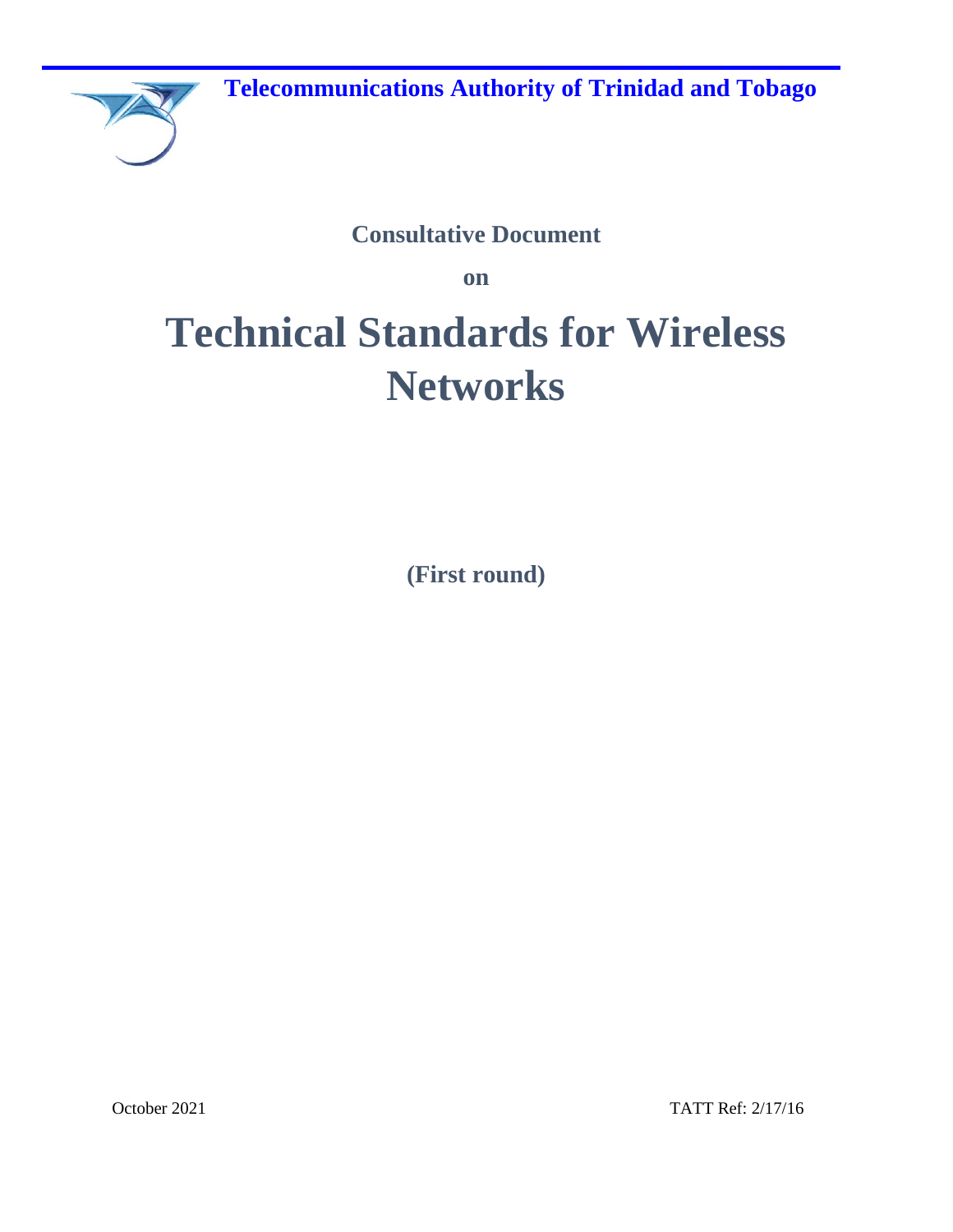| <b>Maintenance History</b> |                                                                 |         |  |
|----------------------------|-----------------------------------------------------------------|---------|--|
| Date                       | <b>Change Details</b>                                           | Version |  |
| October 01, 2021           | Consultative document for first round of<br>public consultation |         |  |

© Telecommunications Authority of Trinidad and Tobago 2021

All rights reserved. No part of this publication may be reproduced or transmitted in any form or by any means or stored in any retrieval system of any nature without the prior written permission of the Telecommunications Authority of Trinidad and Tobago, except for permitted fair dealing under the Copyright Act Chapter 82:80 or in accordance with any permission granted by the Authority in respect of photocopying and/or reprographic reproduction. Full acknowledgement of author and source must be given when citing this publication.

This document may be cited as Telecommunications Authority of Trinidad and Tobago (TATT 2021). *Consultative Document on the Technical Standards for Wireless Networks (first round, October 2021).* Barataria, Trinidad and Tobago*.*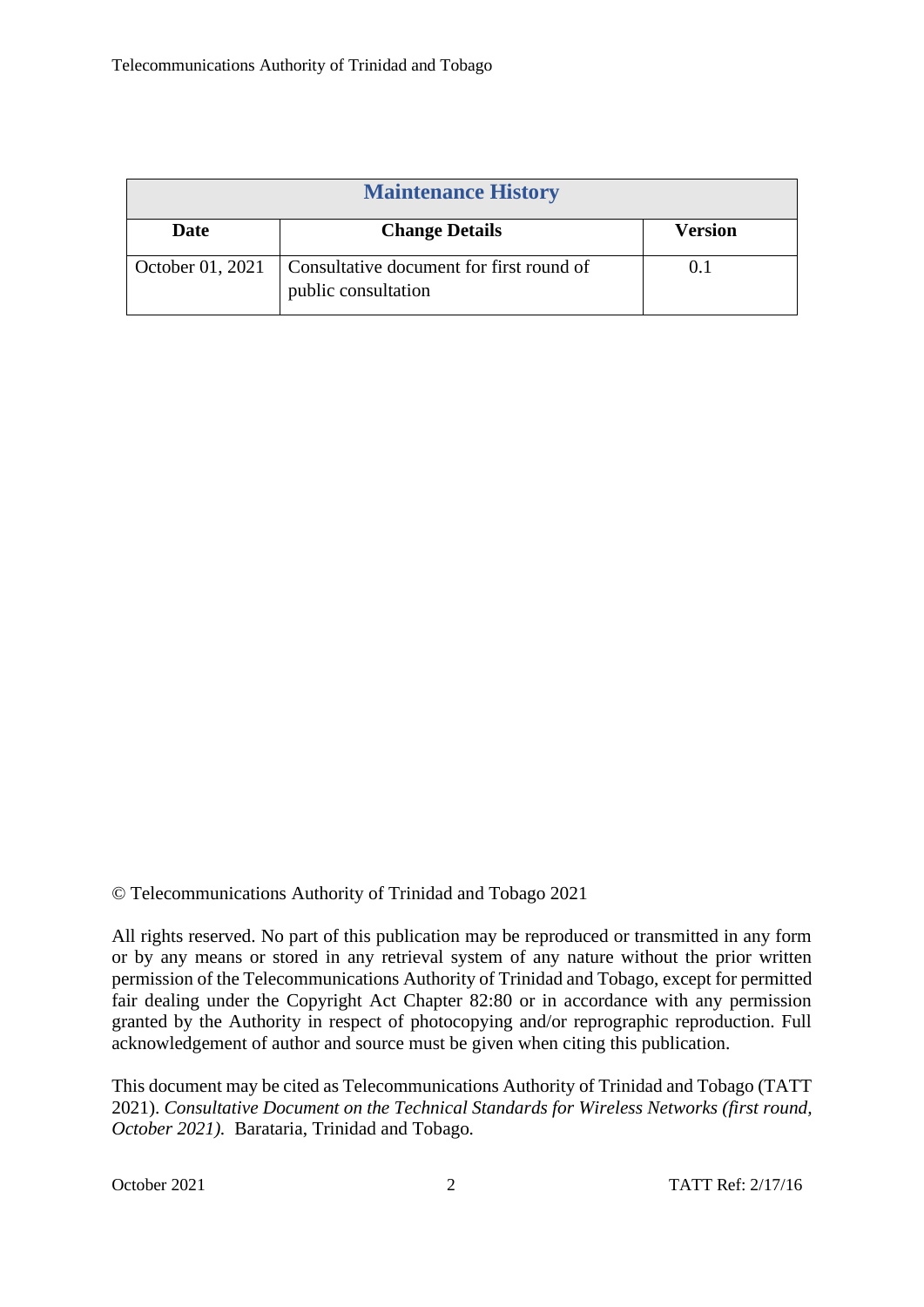## **Table of Contents**

|                | 1.1   |           |                                                                          |    |
|----------------|-------|-----------|--------------------------------------------------------------------------|----|
|                | 1.2   |           |                                                                          |    |
|                | 1.3   |           |                                                                          |    |
|                | 1.4   |           |                                                                          |    |
|                | 1.5   |           |                                                                          |    |
|                | 1.6   |           |                                                                          |    |
|                | 1.7   |           |                                                                          |    |
|                | 1.8   |           |                                                                          |    |
|                | 1.9   |           |                                                                          |    |
|                | 1.10  |           |                                                                          |    |
|                | 1.11  |           |                                                                          |    |
| $\overline{2}$ |       |           |                                                                          |    |
|                | 2.1   |           |                                                                          |    |
|                | 2.2   |           |                                                                          |    |
| 3              |       |           |                                                                          |    |
|                | 3.1   |           |                                                                          |    |
|                | 3.2   |           | Technical Standards to Mitigate the Effects of Natural Disasters  16     |    |
|                | 3.2.1 |           | Technical Standards for Structures that House Communications Equipment16 |    |
|                |       | 3.2.1.1   |                                                                          |    |
|                |       | 3.2.1.1.1 |                                                                          |    |
|                |       |           | 3.2.1.1.2 Rooftop Radio Base Station                                     | 17 |
|                |       | 3.2.1.2   |                                                                          |    |
|                |       | 3.2.1.3   |                                                                          |    |
|                |       | 3.2.1.4   |                                                                          |    |
|                |       | 3.2.1.5   |                                                                          |    |
|                |       | 3.2.1.6   |                                                                          |    |
|                | 3.2.2 |           |                                                                          |    |
|                |       | 3.2.2.1   |                                                                          |    |
|                |       | 3.2.2.2   |                                                                          |    |
|                |       | 3.2.2.3   |                                                                          |    |
|                |       |           |                                                                          |    |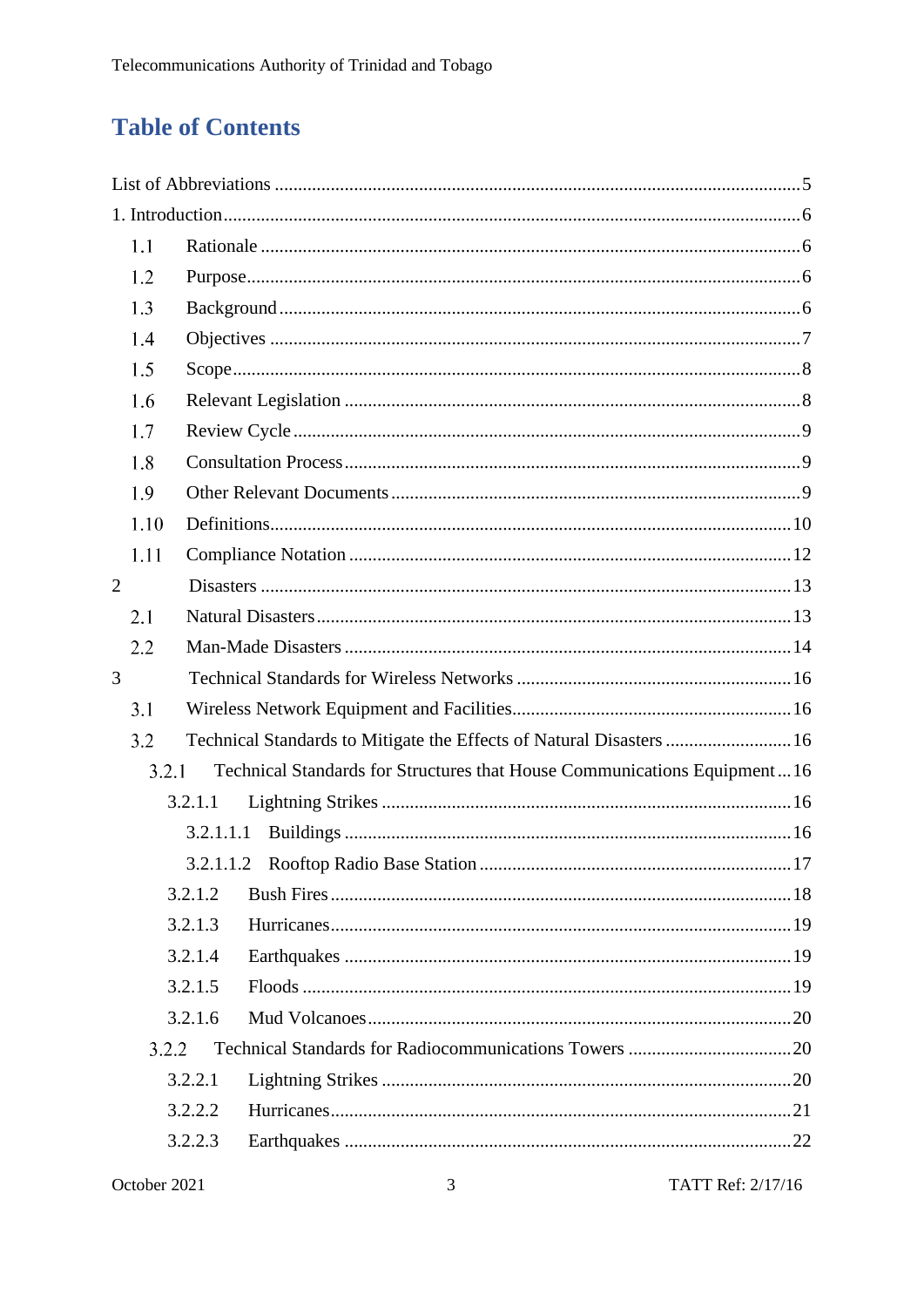|     | 3.2.3 |         |                                                                                 |  |
|-----|-------|---------|---------------------------------------------------------------------------------|--|
|     |       | 3.2.3.1 |                                                                                 |  |
|     |       | 3.2.3.2 |                                                                                 |  |
|     |       | 3.2.3.3 |                                                                                 |  |
| 3.3 |       |         | Technical Standards to Mitigate the Effects of Man-Made Disasters 24            |  |
|     | 3.3.1 |         |                                                                                 |  |
|     | 3.3.2 |         |                                                                                 |  |
|     |       | 3.3.2.1 |                                                                                 |  |
|     |       | 3.3.2.2 | Destruction of Underground Ducts and Cables by Unauthorised or                  |  |
|     |       | 3.3.2.3 |                                                                                 |  |
|     |       | 3.3.2.4 |                                                                                 |  |
|     |       | 3.3.2.5 |                                                                                 |  |
|     | 3.3.3 |         |                                                                                 |  |
|     | 3.3.4 |         |                                                                                 |  |
|     | 3.3.5 |         | Technical Standards for Structures Used to House Communications Equipment<br>27 |  |
|     | 3.3.6 |         | Technical Standards for Radiocommunications Equipment Located in Industrial     |  |
| 4   |       |         | Redundancy in Transport Networks of Public Mobile Telecommunications and        |  |
|     |       |         |                                                                                 |  |
| 5   |       |         |                                                                                 |  |
| 5.1 |       |         |                                                                                 |  |
| 5.2 |       |         |                                                                                 |  |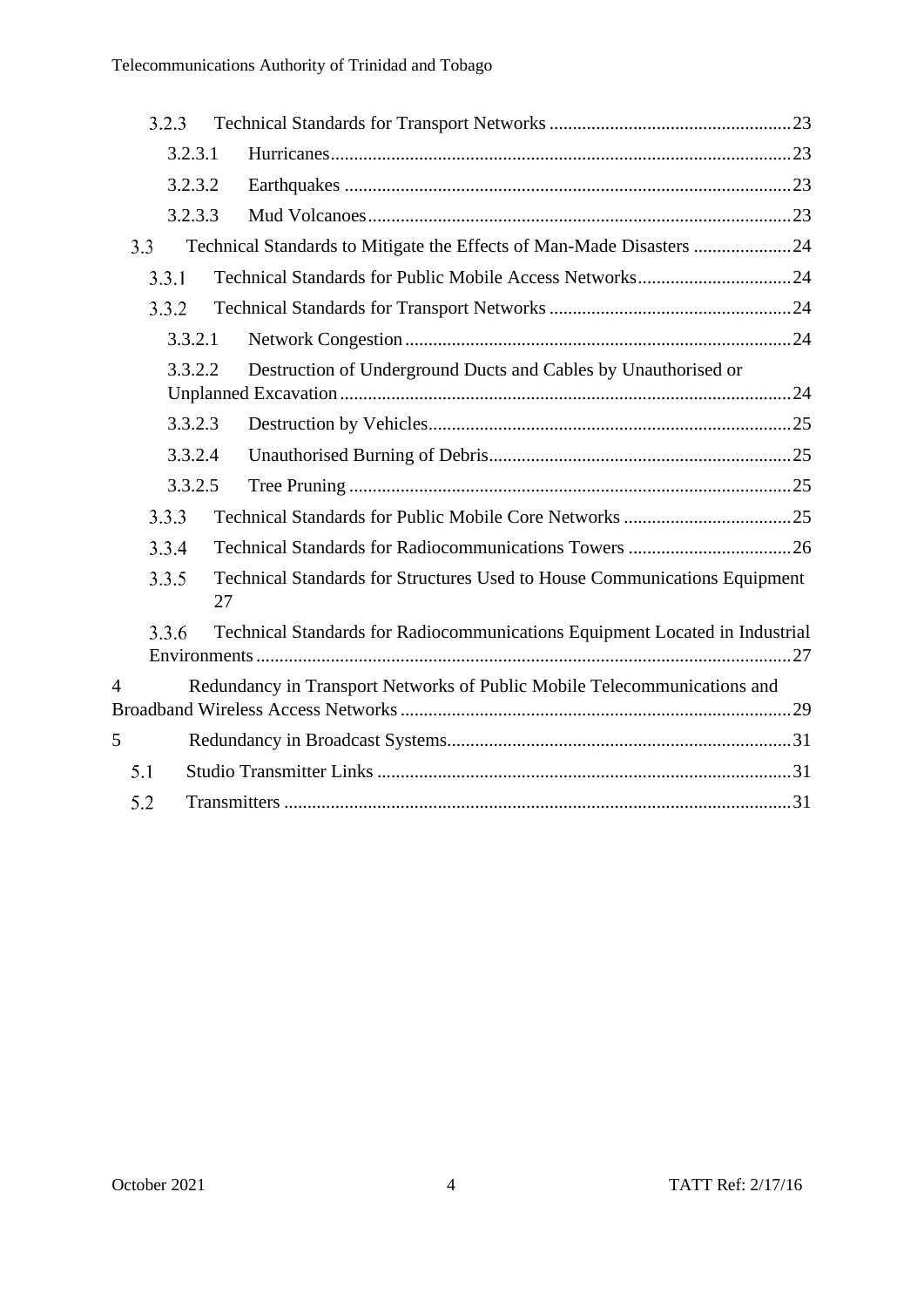## **List of Abbreviations**

| <b>ANSI</b> | American National Standards Institute            |
|-------------|--------------------------------------------------|
| <b>BWA</b>  | broadband wireless access                        |
| <b>EGB</b>  | external ground bus bar                          |
| <b>FTA</b>  | free to air                                      |
| <b>IEC</b>  | <b>International Electrotechnical Commission</b> |
| <b>RBS</b>  | radio base station                               |
| <b>TIA</b>  | Telecommunications Industry Association          |
| QoS         | quality of service                               |
| <b>STL</b>  | studio transmitter link                          |
| <b>OTN</b>  | optical transport network                        |
| <b>RF</b>   | radio frequency                                  |
| <b>UHF</b>  | ultra-high frequency                             |
| VHF         | very high frequency                              |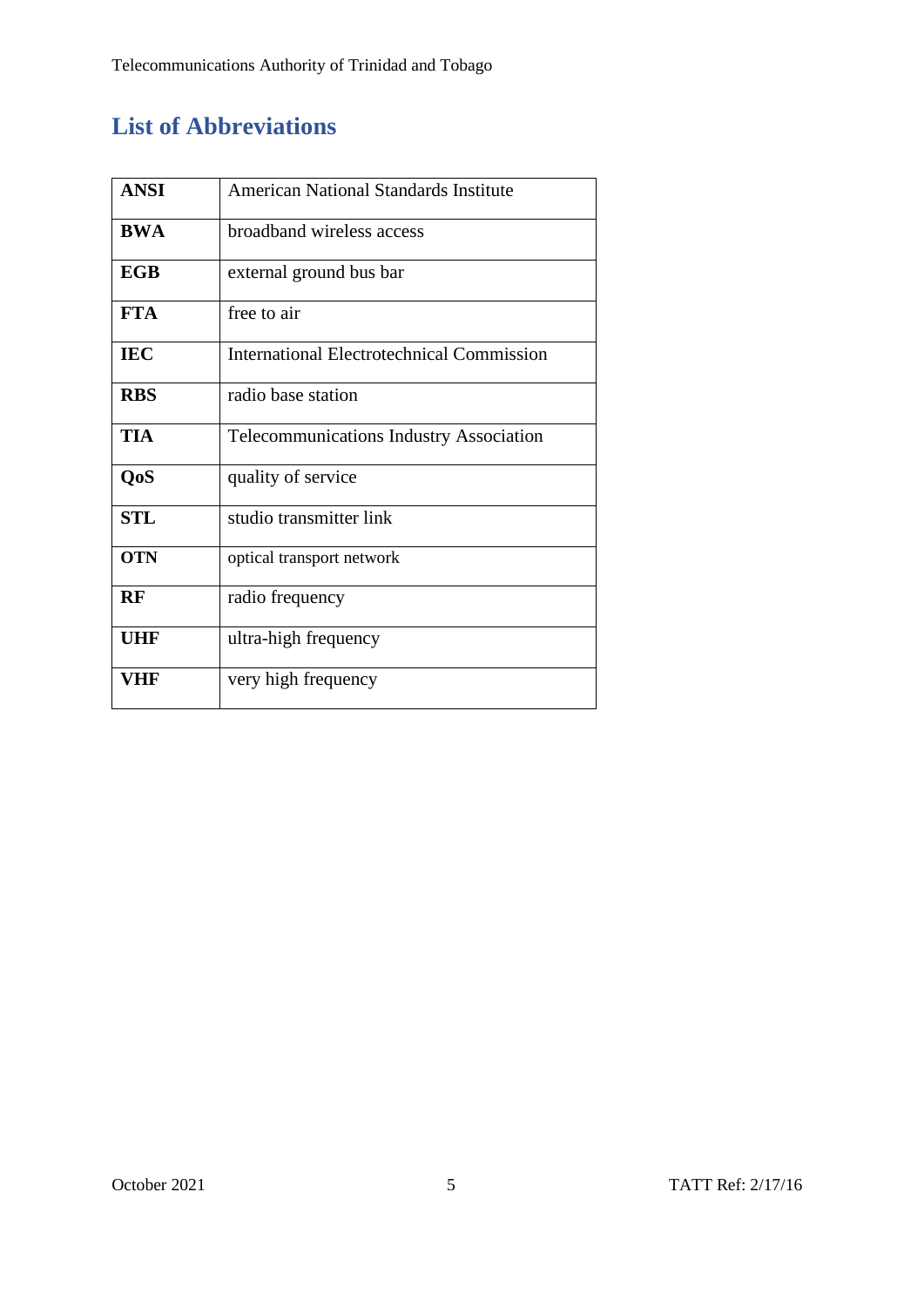## **1. Introduction**

#### $1.1$ **Rationale**

The Telecommunications Authority of Trinidad and Tobago (the Authority) considers it imperative to develop technical standards to mitigate the effects of natural and man-made disasters on wireless telecommunications networks within Trinidad and Tobago. The development of these technical standards is critical in light of the damage caused by natural disasters throughout the Caribbean, such as the impact of Hurricane Irma on the telecommunications infrastructure of Barbuda and Puerto Rico in 2017, and the destruction caused by Hurricane Maria to the telecommunications infrastructure of Dominica in 2018.

Wireless networks are comprised of facilities that are susceptible to natural and man-made disasters. It is vital that these facilities, through the implementation of appropriate technical standards, be sufficiently resilient to withstand such disasters, to secure critical personal and emergency communication. By enhancing the resilience of facilities within a wireless network, the level of damage, as well as the disruption of services, during and following disasters would be minimal. Wireless networks that exist in Trinidad and Tobago relate to cellular mobile networks, free-to-air (FTA) broadcast stations, broadband wireless access (BWA) networks, land mobile radiocommunications systems and point-to-point radiocommunications systems.

One of the responsibilities of the Authority is to identify, adopt or establish technical standards.

#### **Purpose**

This document, *Technical Standards for Wireless Networks*, establishes technical standards to enhance the robustness of wireless networks in Trinidad and Tobago, in relation to:

- i. making equipment and facilities within wireless networks against natural and manmade disasters.
- ii. implementing redundancy for key areas within wireless networks.

#### $1.3$ **Background**

October 2021 6 TATT Ref: 2/17/16 In 2019, the Authority, in collaboration with public fixed telecommunications operators through a technical working group (TWG), developed the document *Technical Standards for Public Fixed Telecommunications Networks*, in which technical standards (mandatory and discretionary) were established to mitigate the effects of natural and man-made disasters on public fixed telecommunications networks.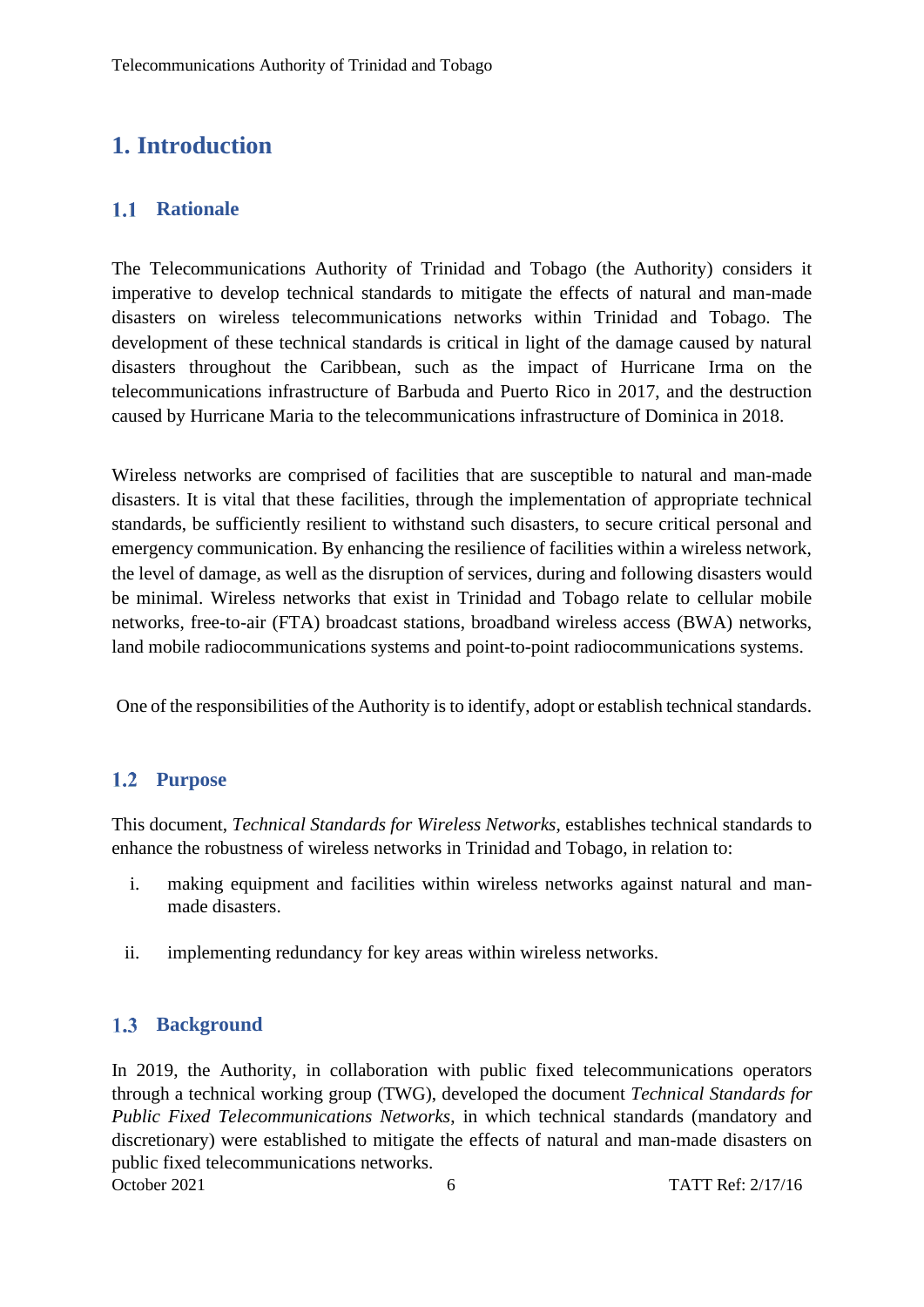Like public fixed telecommunications networks, wireless networks consist of common facilities which are also vulnerable during disasters. Facilities such as cellular sites comprise outdoor radio cabinets or buildings used to house telecommunications equipment, and towers (or poles) including mounted antennas, cables and cable accessories. In a cellular site, the active electronic equipment can be installed along with the antennas on the pole or tower. A cellular site is vulnerable during natural disasters such as lightning strikes, earthquakes, bush fires, hurricanes and floods, and man-made disasters, such as power outages and malicious damage to infrastructure or equipment. The tower and mounted antennas are also vulnerable to manmade disasters such as collisions involving aircraft. The impact caused by damage to a cellular site due to a disaster will be a disruption in service locally, nationwide, or internationally.

Broadcast transmitter sites also comprise buildings that house communications equipment and towers with mounted equipment and are therefore vulnerable to natural disasters, such as lightning strikes, earthquakes, hurricanes and floods, and man-made disasters, such as power outages, malicious damage to cables and collision of aircraft with the tower. The effect of damage to a broadcast site will be a disruption in service.

Studio transmitter links (STLs) generally use point-to-point radiocommunications, although fixed line STLs do exist, whilst transport networks within a wireless network utilise either point-to-point microwave or fibre optic links as the medium. Point-to-point links are susceptible to natural disasters, such as lightning strikes, earthquakes and hurricanes. Fibre optic links, particularly aerial cable routes, are at risk from natural disasters, such as lightning strikes, earthquakes, hurricanes and bushfires. They are also susceptible to man-made disasters, such as aerial cable breakage due to goods or construction vehicles. Damage to an STL or transport network would result in a disruption in service.

Radiocommunications equipment located and operated within industrial environments is at risk from industrial accidents or events. Such equipment may belong to public telecommunications operators or private network operators and, therefore, any damage may lead to disruption of a public service or the operation of a company.

To mitigate the effects of natural and man-made disasters on key components of wireless networks, such networks should conform to appropriate technical standards. Additionally, the appropriate technical standards should apply to the various types of wireless networks.

### **Objectives**

This document:

a) identifies the detrimental effects of natural and man-made disasters on wireless networks.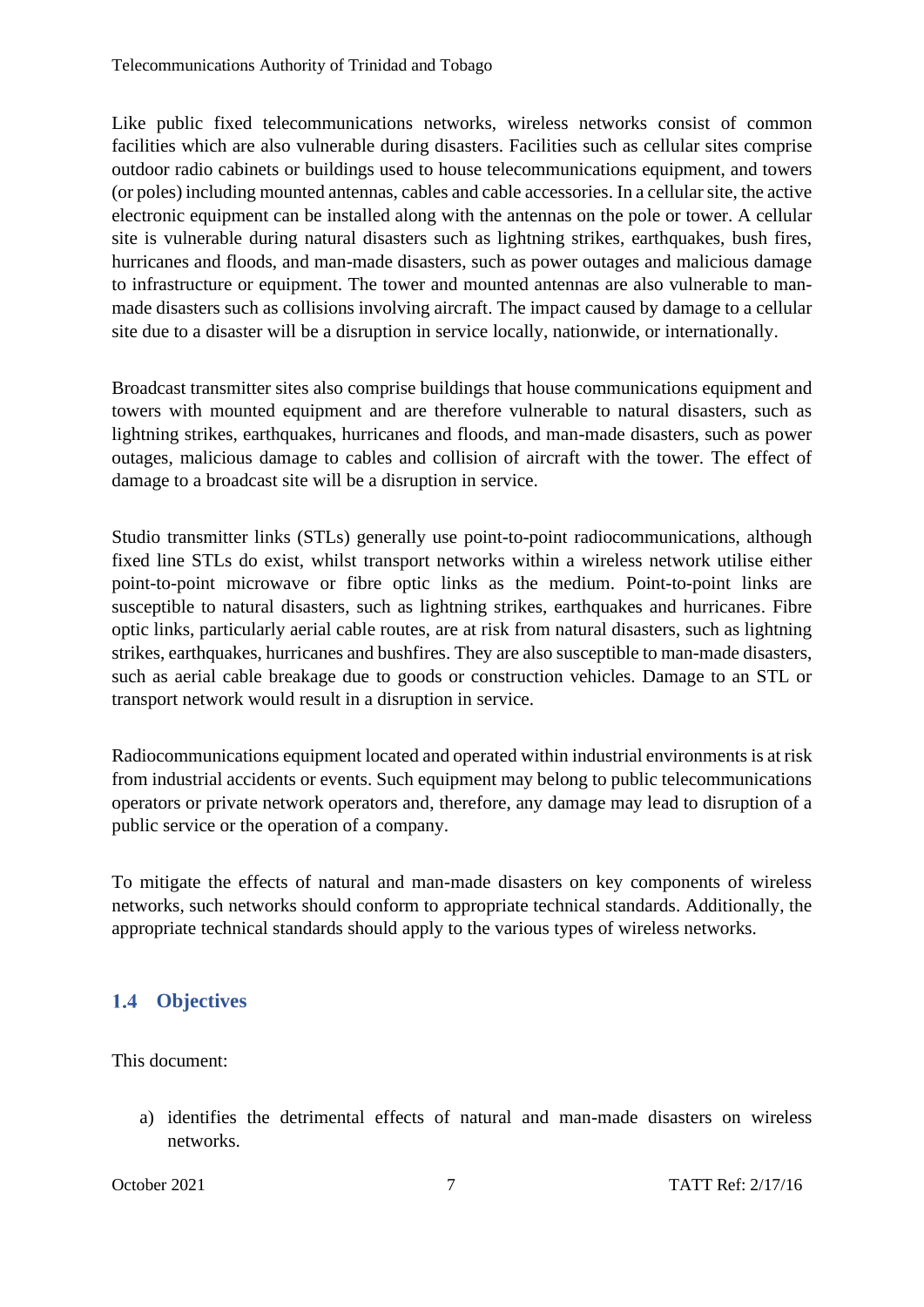- b) establishes technical standards:
	- i. to enable wireless network equipment and facilities to withstand these detrimental effects.
	- ii. to enhance redundancy for key areas within wireless networks*.*

### 1.5 Scope

This document does not deal with cybersecurity as a man-made disaster nor provide standards to mitigate the effects of cybersecurity on wireless networks.

Additionally, the document does not deal with quality of service (OoS) standards for wireless networks.

### **Relevant Legislation**

The sections of the Telecommunications Act, Chap. 47:31 (the Act) which inform this document are:

Section (2)(1):

"In this  $Act-$ 

"facility" means a physical component of a telecommunications network, other than terminal equipment, including wires, lines, terrestrial and submarine cables, wave guides, optics or other equipment or object connected therewith, used for the purpose of telecommunications and includes any post, pole, tower, standard, bracket, stay, strut, insulator, pipe, conduit, or similar thing used for carrying, suspending, supporting or protecting the structure;"

Section (18)(1)(d):

"Subject to the provisions of this Act, the Authority may exercise such functions and powers as are imposed on it by this Act and in particular –

Establish national telecommunications industry standards and technical standards."

Section (35):

"Where trees on private lands overhang or interfere with any facility or road works, a concessionaire shall, before cutting down, pruning or trimming the trees, obtain the consent of the owner or person in possession of the land."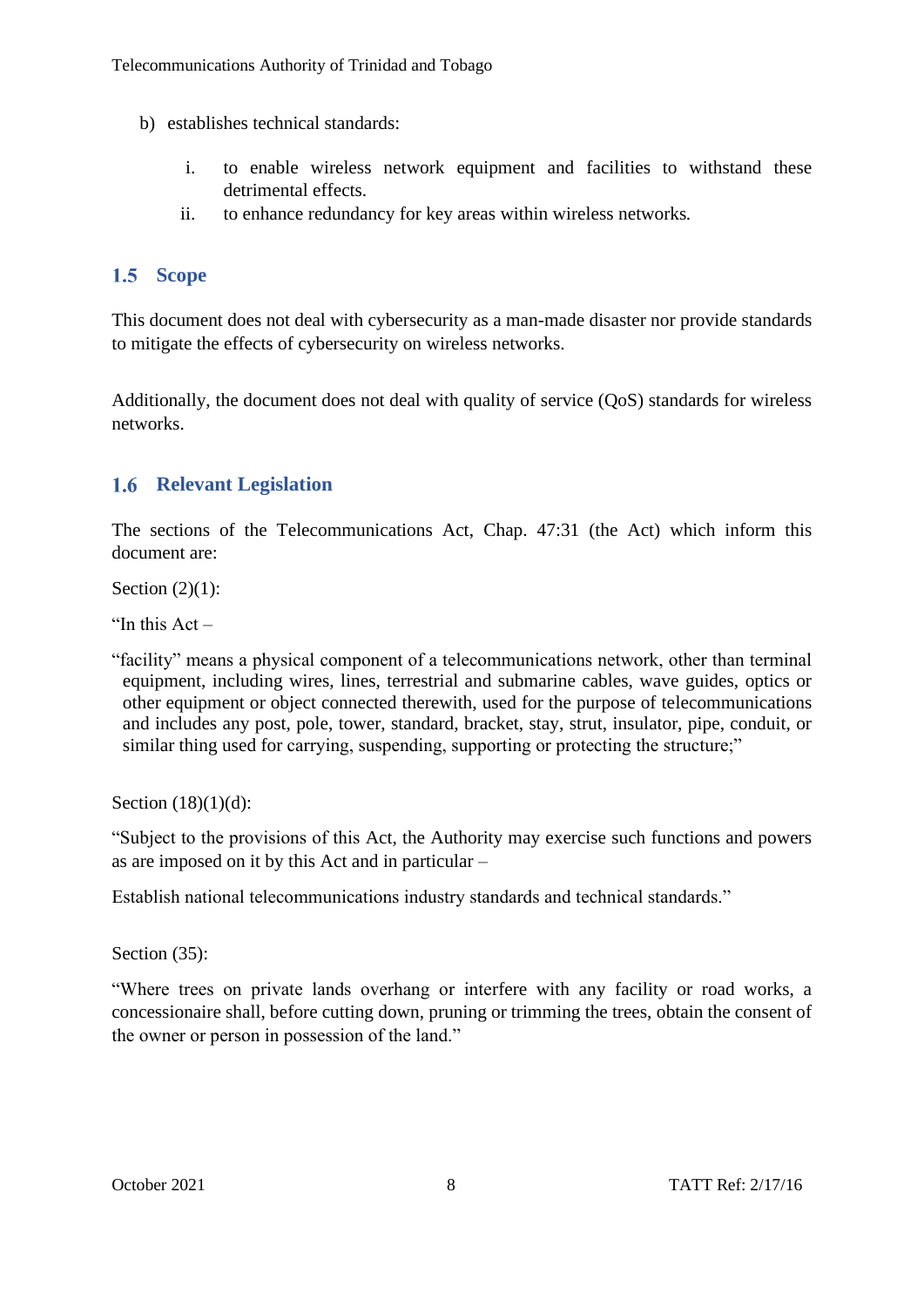Section (45):

- (1) "Subject to the other provisions of this Act, concessionaires and licensees may implement such technical standards as they deem appropriate and which are in conformity with accepted international standards."
- (2) "Not withstanding subsection (1), the Authority may identify, adopt or establish preferred technical standards."

### **1.7 Review Cycle**

This standards document will be revised periodically to meet changing and unforeseen circumstances. The Authority will review the document and, if necessary, make modifications, in consultation with stakeholders, to ensure that the standards are guided by appropriate international standards and local best practices.

Questions or concerns regarding the maintenance of this standards document may be directed to the Authority via email at [info@tatt.org.tt.](mailto:info@tatt.org.tt)

#### **Consultation Process**

In accordance with its *Procedures for Consultation in the Telecommunications Sector of Trinidad and Tobago (version 2.0, 2010)*, the Authority will seek the views of the general public and other stakeholders regarding this document. The document will be revised taking account of the comments and recommendations made during the consultation process.

The document will be made available for a first round of public consultation for a four-week period, as prescribed by the Authority's procedures. After reviewing public and stakeholder comments, the Authority will issue a revised document for a second round of public consultation for another four-week period. Comments received from the second round of consultation shall be reviewed and the final technical standards document shall be published thereafter.

#### **Other Relevant Documents**

Other relevant policies and regulations to be read along with the *Technical Standards for Public Wireless Networks in Trinidad and Tobago* include:

a) The Telecommunications Act, Chap. 47:31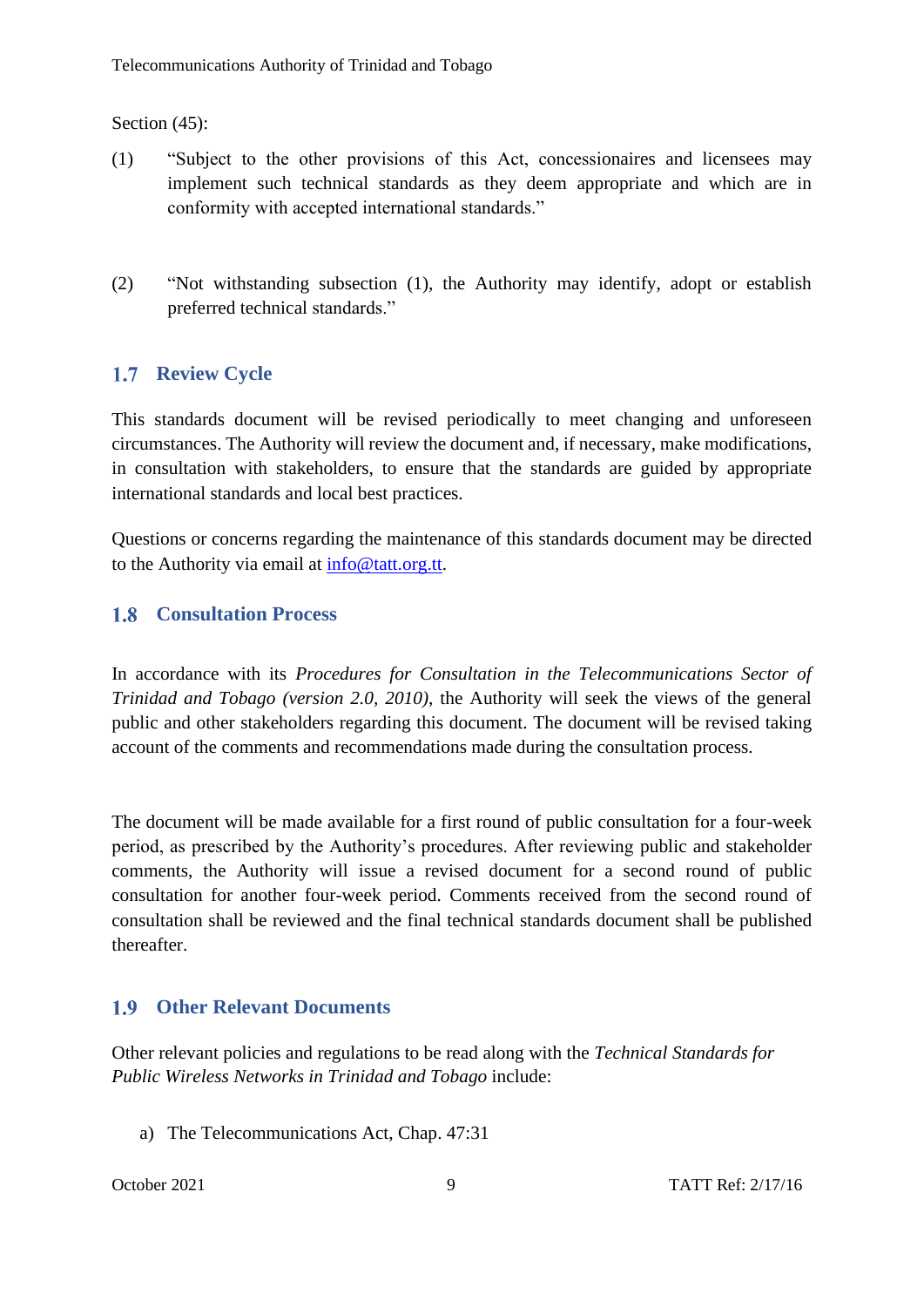b) The *[Authorisation Framework for the Telecommunications and Broadcasting Sectors](https://tatt.org.tt/Portals/0/Documents/Authorisation%20Framework.pdf)  [of Trinidad and Tobago](https://tatt.org.tt/Portals/0/Documents/Authorisation%20Framework.pdf)* (in effect)

#### **1.10 Definitions**

**Class 1 location**: Class 1 locations are those in which flammable gases or vapours are or may be present in the air, in quantities sufficient to produce explosive or ignitable mixtures. Class I locations include Division 1 and Division 2 locations (United States Department of Labour n.d.)

**Class 1, Division 1 location**: A Class 1, Division 1 location is one in which:

- a) ignitable concentrations of flammable gases or vapours may exist under normal operating conditions or may exist frequently due to repair or maintenance operations or leakage (United States Department of Labour n.d.)
- b) the breakdown or faulty operation of equipment or processes might release ignitable concentrations of flammable gases or vapours and might also cause simultaneous failure of electric equipment (United States Department of Labour n.d.)

**Class 1, Division 2 location**: A Class 1, Division 2 location is one:

- a) in which volatile flammable liquids or flammable gases are handled, processed or used, but in which these hazardous liquids, vapours or gases will normally be confined within closed containers or closed systems from which they can escape only in the case of accidental rupture or breakdown of such containers or systems, or in case of abnormal operation of equipment (United States Department of Labour n.d.)
- b) in which ignitable concentrations of gases or vapours are normally prevented by positive mechanical ventilation, and which might become hazardous through failure or abnormal operations of the ventilating equipment (United States Department of Labour n.d.)
- c) that is adjacent to a Class 1, Division 1 location, and to which ignitable concentrations of gases or vapours might occasionally be communicated, unless such communication is prevented by adequate positive-pressure ventilation from a source of clean air, and effective safeguards against ventilation failure are provided (United States Department of Labour n.d.)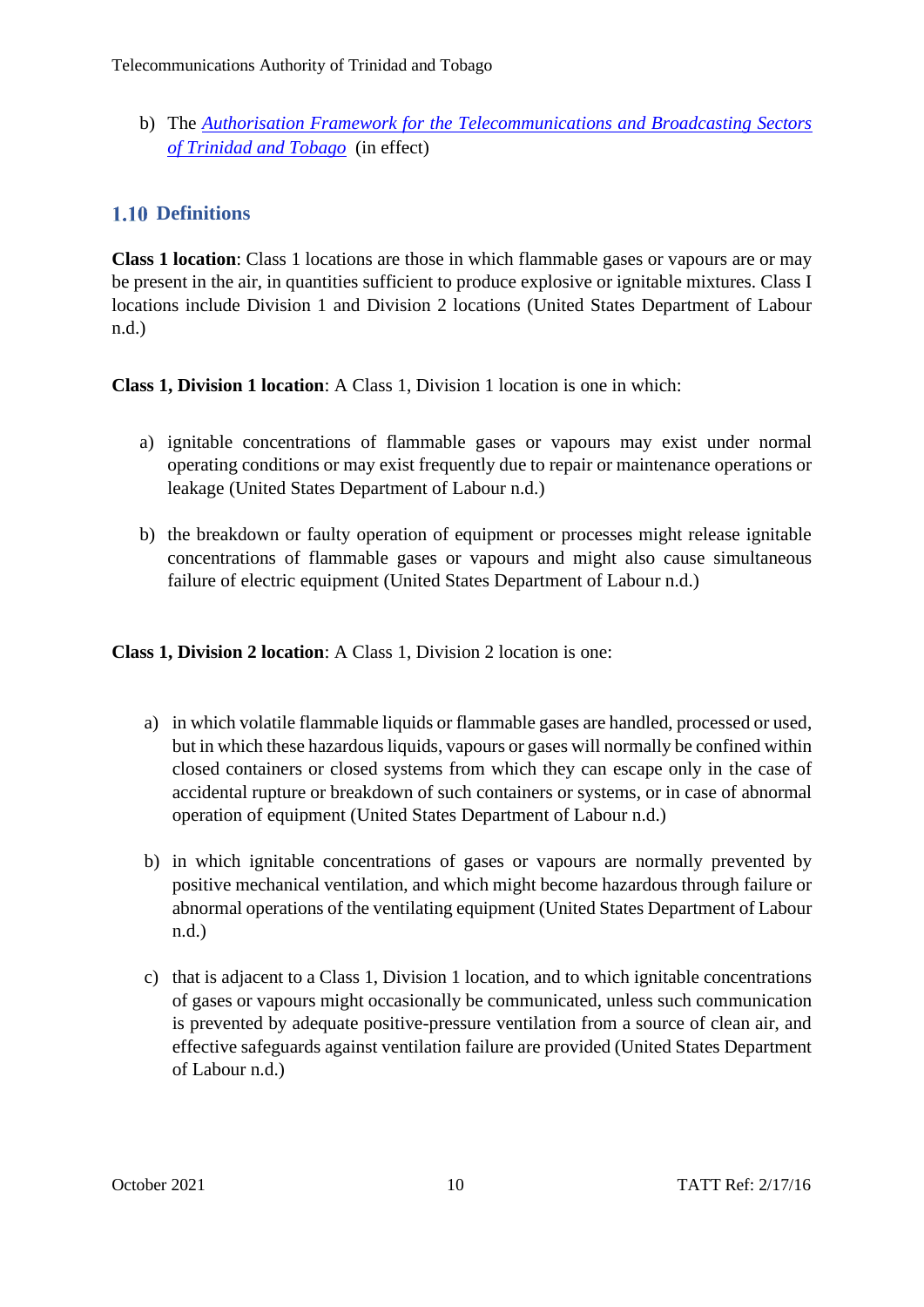**External ground bus bar (EGB):** A ground bus bar that provides a bonding point for multiple grounding conductors (such as all coaxial connections) and connection to the grounding electrode system (Motorola 2005)

**Lightning protection system (LPS):** A complete system used to reduce physical damage due to lightning flashes to a structure (ITU, K.112 - Lightning protection, earthing and bonding: Practical procedures for radio base stations 2019)

**Man-made disaster:** In the context of this document, this refers to an event caused by human activity, which negatively affects a wireless network, and consequently causes degradation or loss of service.

**Radio base station (RBS)**: An installation intended to provide access to the telecommunications system by means of radio waves (ITU, K.56 - Protection of radio base stations against lightning discharges 2010)

**Transmitter**: A device that converts baseband signals to an RF VHF/UHF broadcasting signal and amplifies it to a level required to drive the antenna system (National Association of Broadcasters Engineering Handbook. 10th. 2013)

**Zone 0 location:** An area in which an explosive gas atmosphere is present continuously or for long periods (UK Health and Safety Executive 2004)

**Zone 1 location**: An area in which an explosive gas atmosphere is likely to occur in normal operation (UK Health and Safety Executive 2004)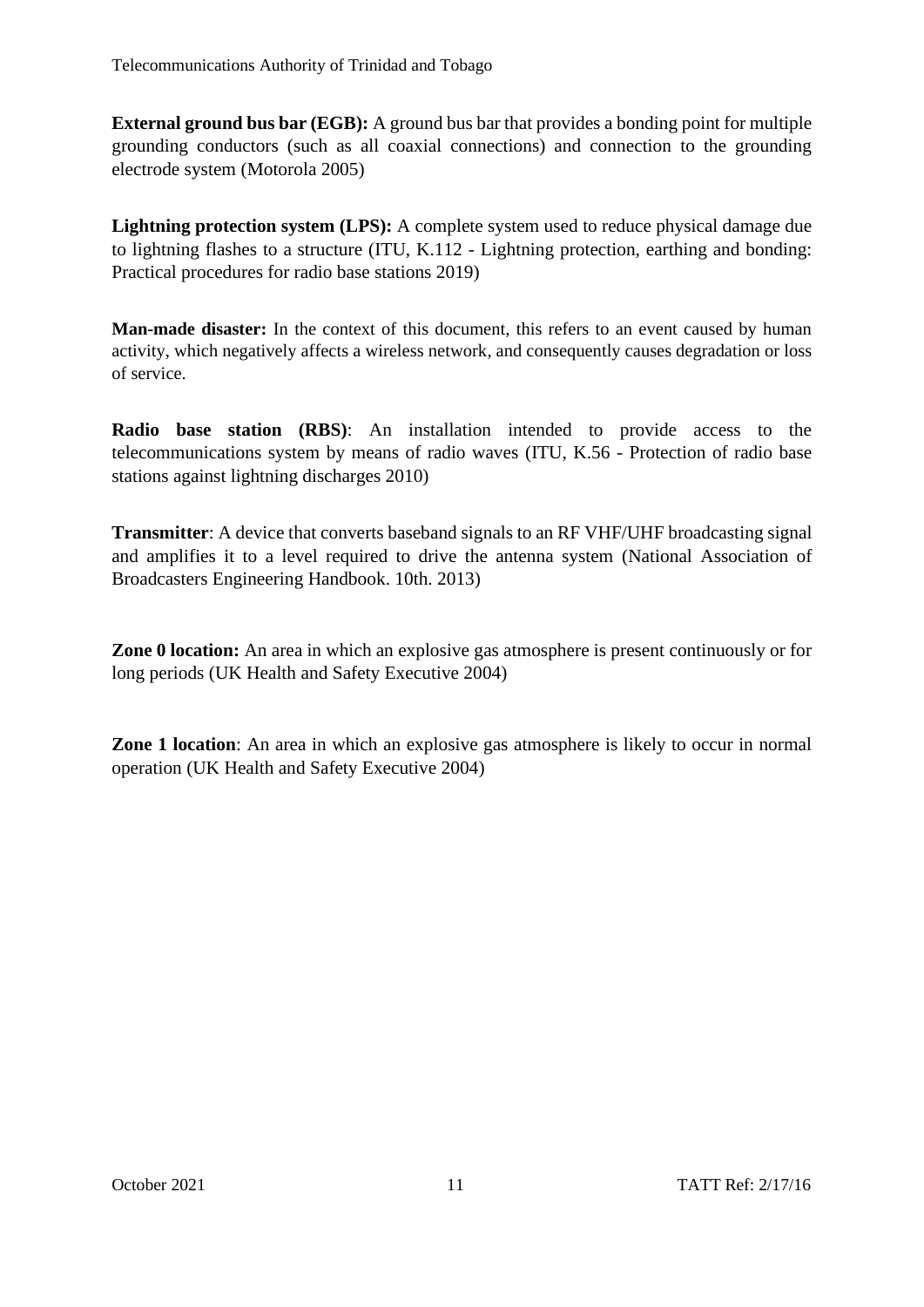### **1.11 Compliance Notation**

The technical standards stated in this document are classified as either mandatory or discretionary, defined as follows:

| <b>Mandatory</b><br><b>Standard</b>     | The licensee shall comply fully with the standard as specified.                                                                                                                                                                                                                                                                                              |
|-----------------------------------------|--------------------------------------------------------------------------------------------------------------------------------------------------------------------------------------------------------------------------------------------------------------------------------------------------------------------------------------------------------------|
| <b>Discretionary</b><br><b>Standard</b> | The licensee may comply with the standard as specified.<br>There may exist valid reasons in particular circumstances where<br>the specified standard cannot be implemented; in this regard, if<br>the licensee chooses not to comply with the standard, the full<br>implications of the case must be understood and carefully<br>considered by the licensee. |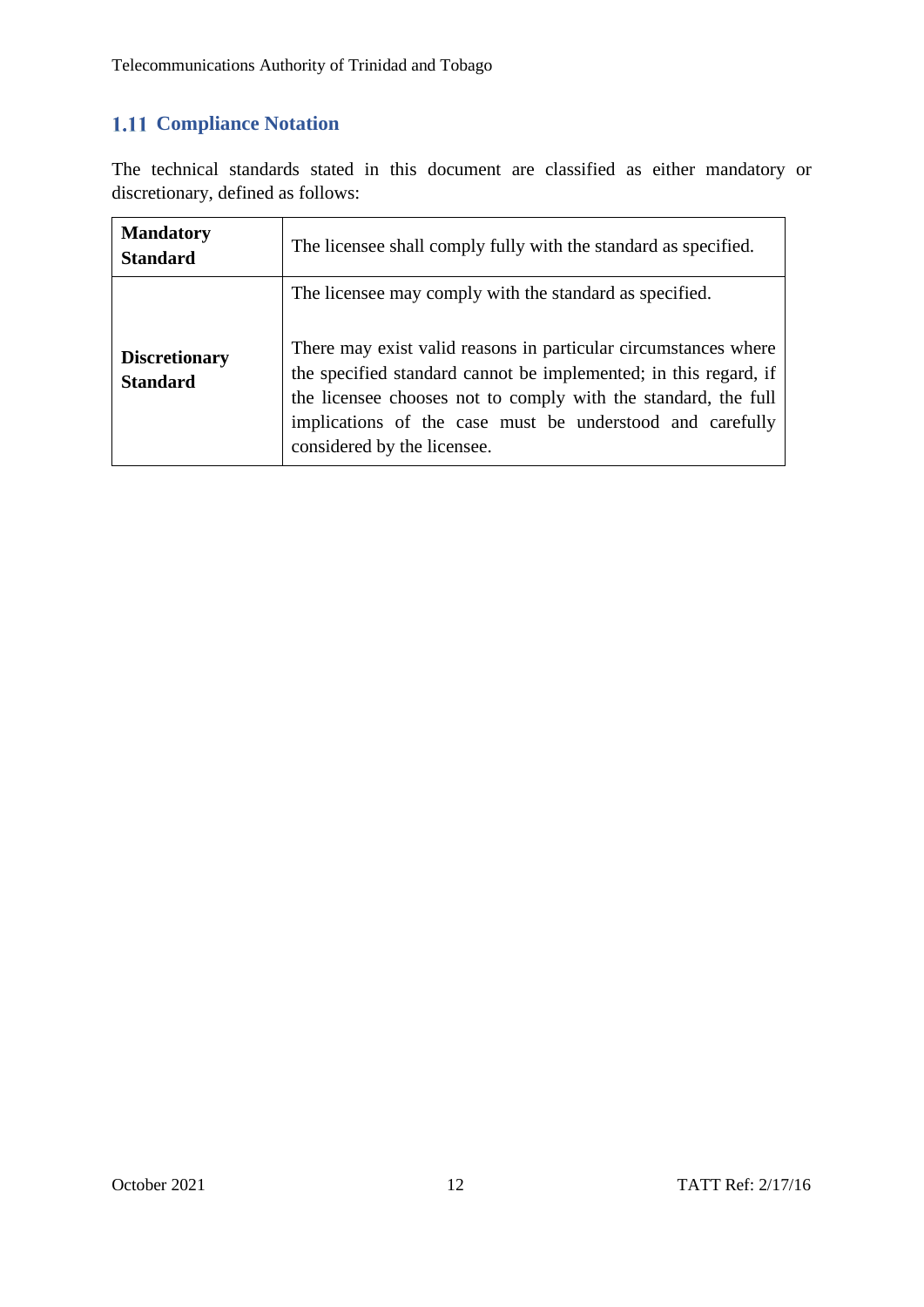### **2 Disasters**

#### **Natural Disasters**

As part of the Caribbean, Trinidad and Tobago may experience any one of the following natural disasters:

- i. **Bush fires**: Bush fires occur during the dry season, which in Trinidad and Tobago is normally between December and May. Bush fires tend to occur along highways, as well as on hilly slopes where slash-and-burn farming methods are used. If bush fires are not extinguished quickly, the devastation they cause can be substantial, especially to telecommunications infrastructures.
- ii. **Earthquakes**: An earthquake is the sudden shaking of the earth's crust caused by the shifting and unlocking of the tectonic plates that make up the earth's crust (ODPM, Hazards - Earthquakes 2013). The strength of an earthquake is indicated by the Richter magnitudes which range from 0 to 9 (weakest to strongest). In recent years, earthquakes that affected Trinidad and Tobago reached a magnitude of 6.9 on the Richter scale. But due to the short duration, the long distance from the epicentre and/or the depth from which the earthquakes originated, the effects have not been severe.
- iii. **Floods**: Flooding is the accumulation or overflow of a large amount of water over land which is normally dry (ODPM, Hazards - Flooding 2013). In Trinidad and Tobago, flooding normally occurs due to heavy rainfall during the rainy season from June to November. Deforestation and new developments in flood-prone areas have exacerbated this problem. Many parts of the country are prone to flooding, including the capital city, Port of Spain.
- iv. **Hurricanes or strong winds**: A hurricane is a tropical cyclone that is generated over vast areas of warm water. Many hurricanes which affect the Caribbean region are formed in the Atlantic Ocean and, depending on the category of the hurricane, wind speeds can reach between 119 km/h and 251 km/h. Trinidad and Tobago, due to its location in relation to the equator, is not normally prone to hurricanes. The country, however, does experience tropical storms which cause minimal damage to very few structures.
- v. **Landslides**: Heavy or prolonged rainfall causes soil to become saturated and heavy. On sloped areas where there is hardly any vegetation, the pull of gravity causes the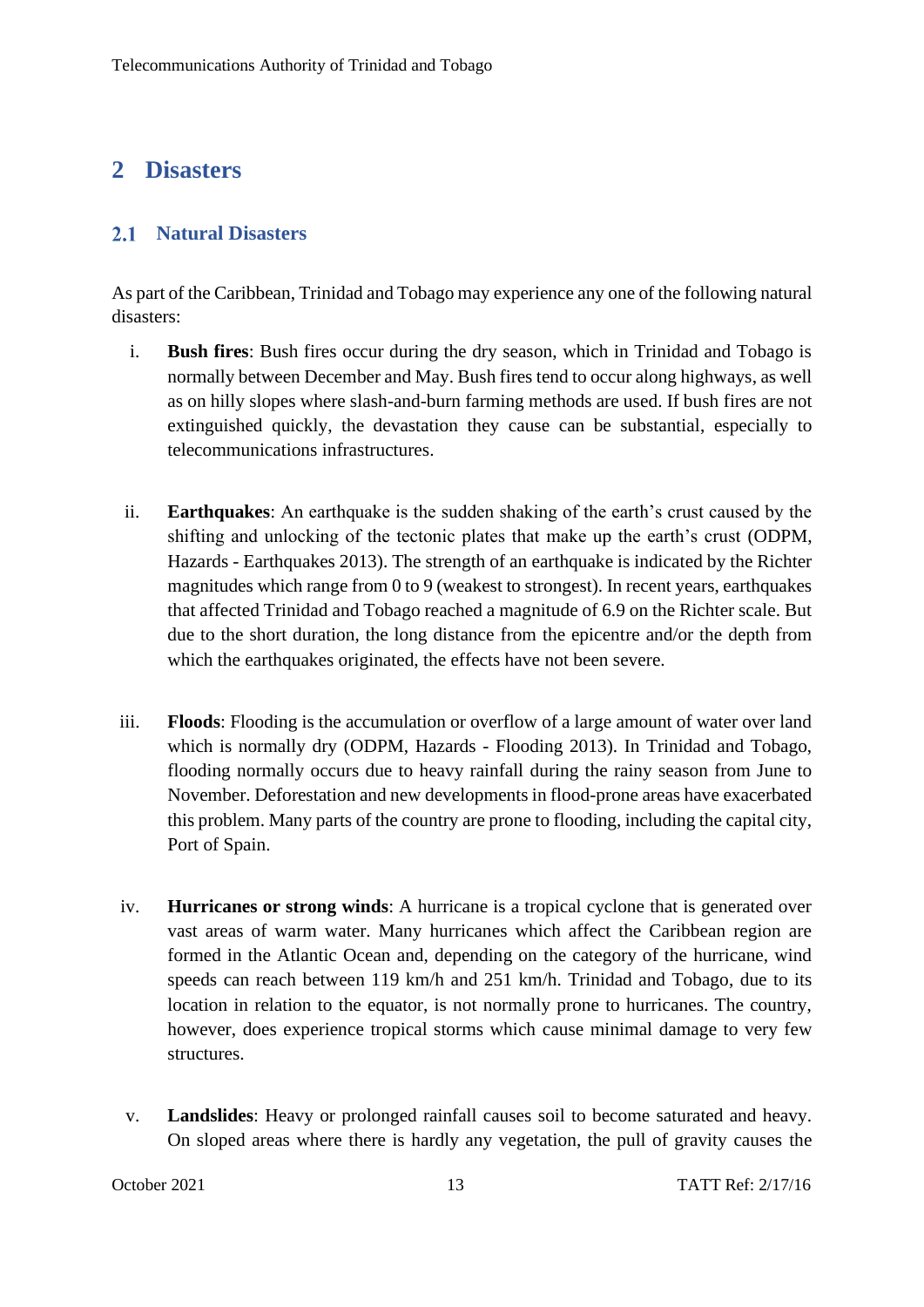saturated soil to slide down hills and develop into landslides. In Trinidad and Tobago, the heavy showers during the rainy season, combined with deforestation due to bush fires, development and slash-and-burn farming, cause areas located on steep slopes or at the base of mountains to become prone to landslides.

- vi. **Lightning strikes**: A lightning strike is an electrical discharge which can occur either within a cloud, from cloud to cloud, or from cloud to ground, and are common during thunderstorms which occur in the rainy season.
- vii. **Mud volcanoes**: A mud volcano is a mound of mud with craters in the earth's surface through which erupting gas and vapour causes mud to boil and occasionally overflow. In Trinidad and Tobago, there are 15 mud volcanoes, with two of the biggest and most active located in Piparo and Devil's Woodyard, Princes Town. Generally, the volume of mud that is spewed from a mud volcano is minimal. However, in 1997, the Piparo mud volcano aggressively erupted, resulting in houses, cars and roads being covered in mud. The damage to the houses caused 31 families to be displaced from their homes.
- viii. **Tsunamis**: A tsunami is a series of ocean waves of extremely long wavelength caused by underwater seismic activity. Tsunami waves can reach up to several metres high and can cover large areas up to a hundred thousand square kilometres (ODPM n.d.) In the past, Trinidad and Tobago has experienced very minor tsunamis, resulting in minimal damage to coastal areas.

#### **Man-Made Disasters**

Man-made disasters that affect wireless communications networks are identified below:

- i. **Aircraft collision with towers**: An incident involving the collision of an aircraft with a tower
- ii. **Building fires:** Fires within buildings caused by malicious activity or faulty equipment
- iii. **Destruction of aerial telecommunications cables by vehicles:** Outside plant aerial telecommunications cables run either along the side of the road or from one side of the road to the other. Aerial telecommunications cables with low ground heights that cross from one side of the road to the other lie in the path of vehicles with elevated loads, for example, containers, cement or music trucks and land-drilling rigs. The cables are, therefore, susceptible to being damaged.
- iv. **Destruction of underground ducts and cables by unauthorised or unplanned excavation:** Unauthorised or unplanned excavation occurs with roadworks that are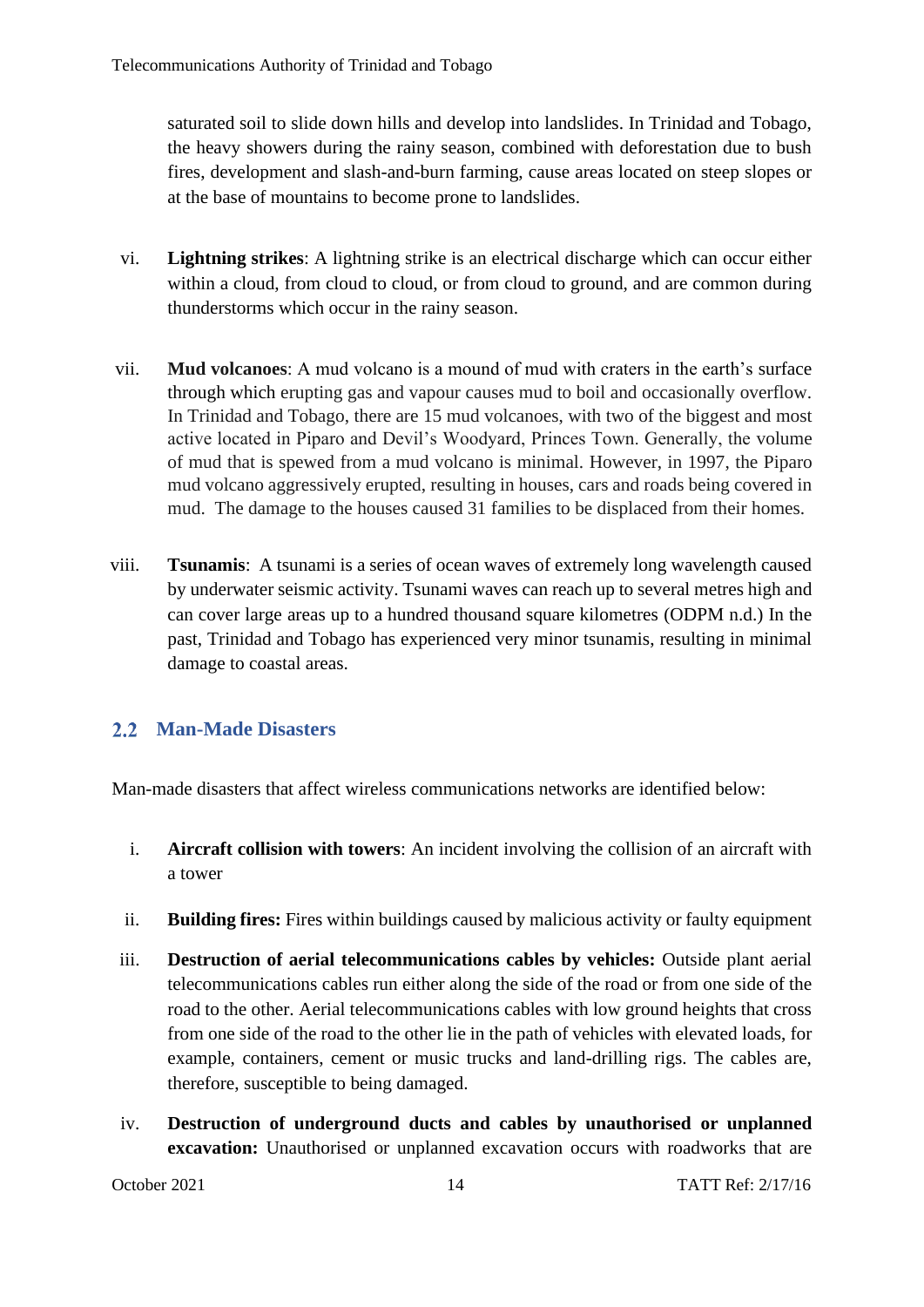carried out without the requisite notifications and/or approvals from relevant authorities. During such excavations, roadwork equipment may penetrate underground telecommunications ducts, causing damage to cables.

- v. **Industrial incident/accident**: An industrial-related event that affects the working or natural environment and causes injury, illness and/or property damage
- vi. **Network traffic congestion**: Network traffic congestion occurs when the amount of data to be transmitted exceeds the capacity of the available bandwidth, which may have an adverse effect on network operation
- vii. **Power outages**: Loss of electricity to facilities such as cellular sites or buildings used to house radiocommunications equipment
- viii. **Sabotage**: Malicious damage to radiocommunications facilities
- ix. **Tree pruning:** The cutting of overhanging trees may result in branches falling on aerial telecommunications cables.
- x. **Unauthorised burning of debris:** Flames caused by the burning of garbage and discarded items in residential areas may damage overhead aerial telecommunications cables.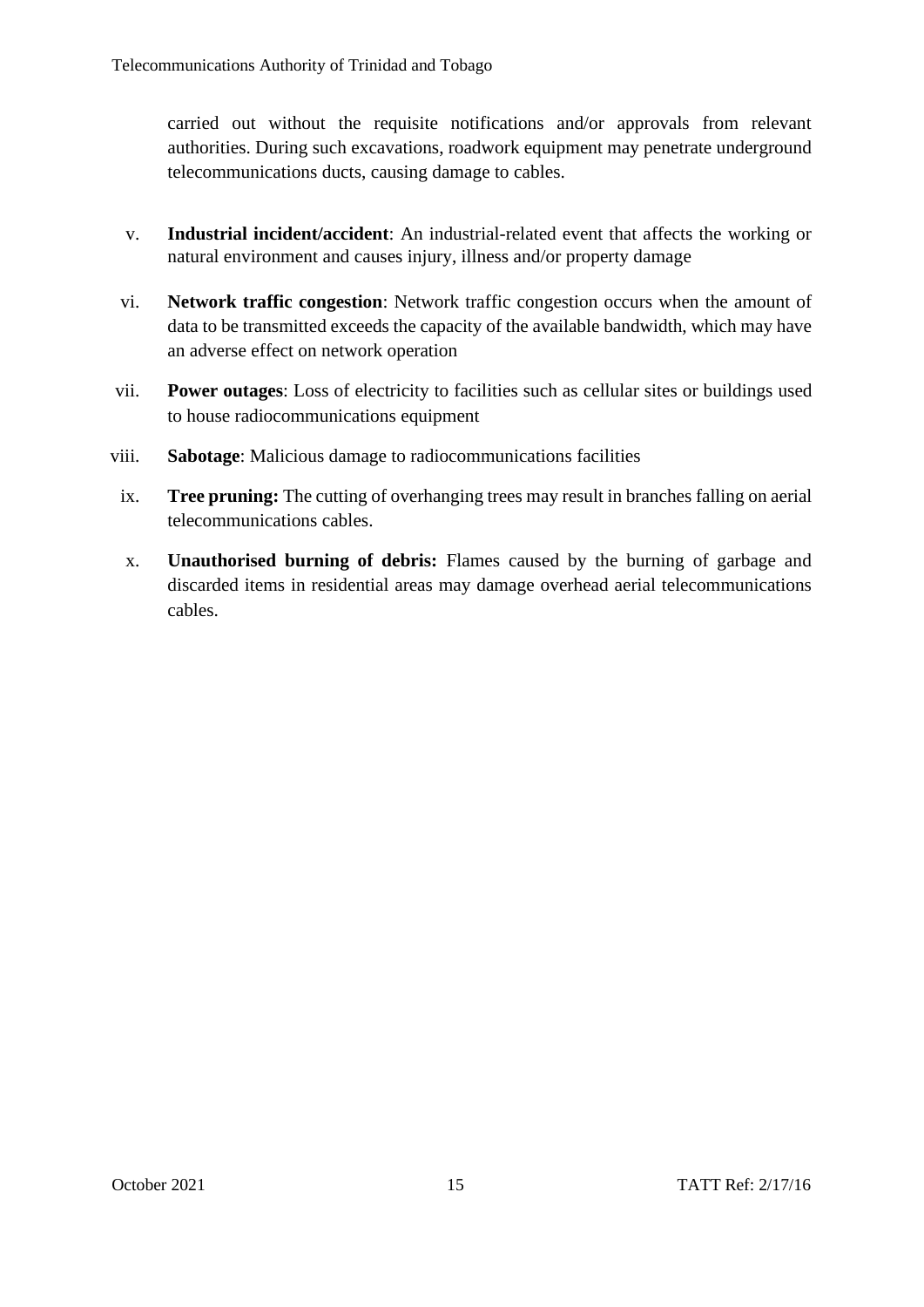## **3 Technical Standards for Wireless Networks**

### **Wireless Network Equipment and Facilities**

Wireless networks comprise of equipment and facilities that are susceptible to natural and manmade disasters. Such facilities include:

- (a) Structures that house communications equipment
- (b) Radiocommunications towers
- (c) Wireless access networks
- (d) Core networks
- (e) Transport networks
- (f) Radiocommunications equipment located in industrial environments
- (g) Broadcast transmitters including STLs

#### **Technical Standards to Mitigate the Effects of Natural Disasters**

In this section, technical standards to mitigate the effects of natural disasters on wireless network equipment and facilities are established.

#### **Technical Standards for Structures that House Communications Equipment**

#### **3.2.1.1 Lightning Strikes**

#### *3.2.1.1.1 Buildings*

Communications equipment is generally housed in buildings or outdoor cabinets located in a controlled site. To protect the equipment from lightning strikes, the installation of a lightning protection system (LPS) is required. The ground of the LPS shall be connected to grounds of other aspects of a communications site, such as the AC power system, tower, telephone system, building, underground metallic piping systems and fencing, forming a single grounding electrode system. Ground rods, ground plates or, where there is underlying bedrock, grounding conductors are buried in the ground and connected to the site grounding electrode system.

A ground ring shall be installed around the building and connected to both the steel reinforcement of the building and the external ground bus bar (EGB) located on the outside of the building. Equipment racks, ducts and trays located within the building shall be grounded and bonded to the building ground ring using grounding conductors. The building ground ring shall be connected at a minimum of 2 points to the grounding ring of the tower.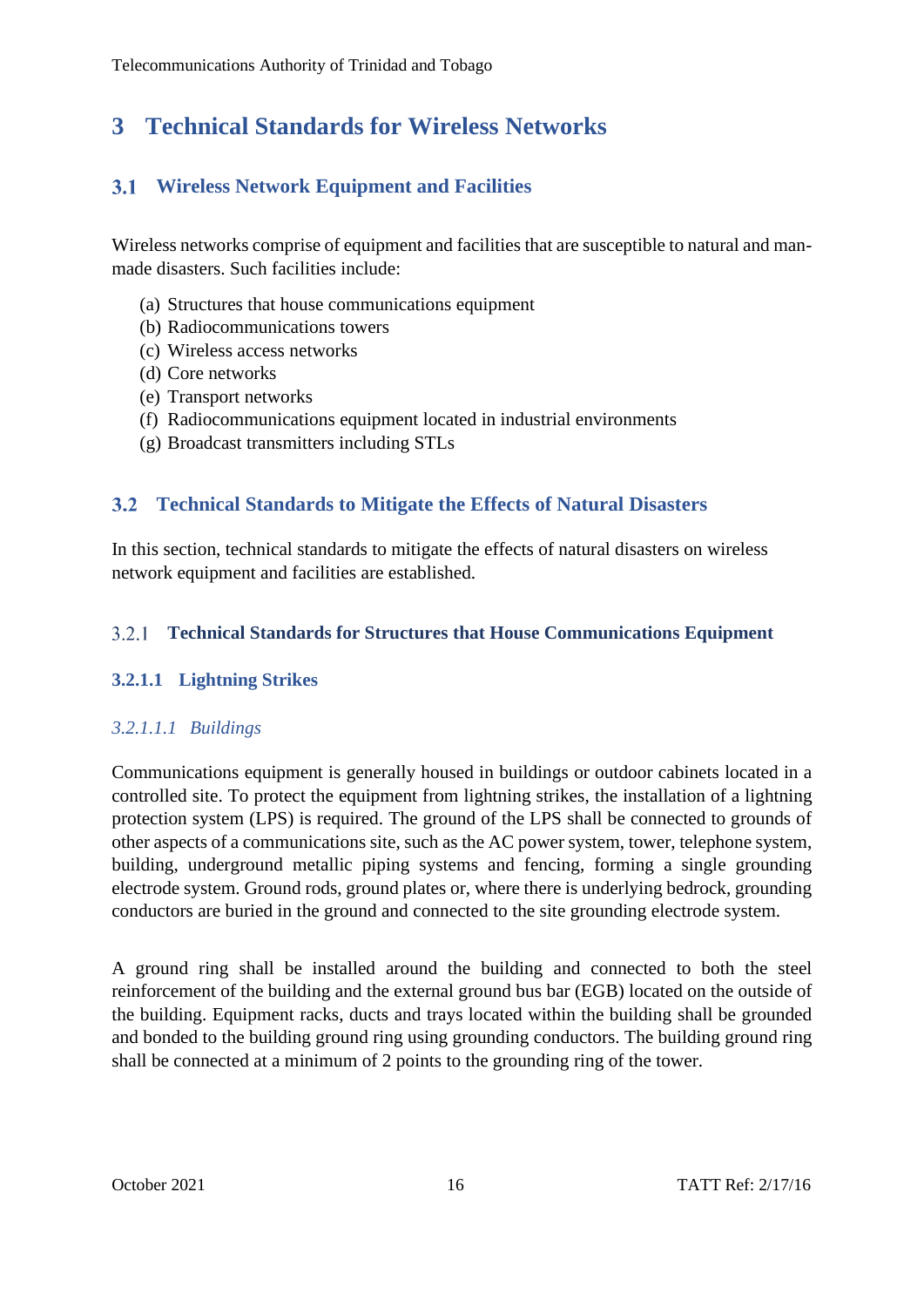To increase the resistivity of the upper soil around the structure or site that houses communications equipment, thus reducing harm to persons from voltage gradients within the soil, a layer of crushed stone should be placed around the perimeter of the site or building (ITU, K.56 - Protection of radio base stations against lightning discharges 2010). To mitigate the effects of lightning strikes on structures that house communications equipment, the following standards are applied.

*Mandatory Standard to Mitigate the Effects of Lightning Strikes on Structures that House Communications Equipment:*

*(1) Earthing systems installed in buildings that house communications equipment shall comply with, at a minimum or better, the External and Internal Grounding (Earthing) standards for buildings in chapters 4 and 5 of the Motorola R56 document,* Standards and Guidelines for Communication Sites.

*Discretionary Standards to Mitigate the Effects of Lightning Strikes on Structures that House Communications Equipment:*

- *(1) A layer of crushed stone should be placed around the perimeter of the structure that houses communications equipment* (ITU, K.56 - Protection of radio base stations against lightning discharges 2010)*.*
- *(2) The layer of crushed stone should be placed at least one metre away from the fence.*

### *3.2.1.1.2 Rooftop Radio Base Station*

A rooftop radio base station (RBS) includes an antenna located on the roof of a building and the electronic communications equipment which is located either on the roof or in an equipment room located in the building. In some instances, the operator who owns the rooftop RBS may be given permission by the owner of the building to directly connect the antenna mast and RBS equipment to the building's grounding electrode system. This bonding of the communications equipment and mast to the building's grounding electrode system should be done via a minimum of 2 bonding points. If direct connection to the building's grounding electrode system is not possible, an LPS should be installed on the roof, with the antenna mast and RBS equipment bonded to the LPS. The LPS is then connected to the building's main roof perimeter lightning protection ring. The antenna mast should have a lightning rod installed at the top, with the top of the rod being a minimum of 30 centimetres above the top of the antennas. The mast, which is normally metallic, acts as an air-termination system. RBS equipment located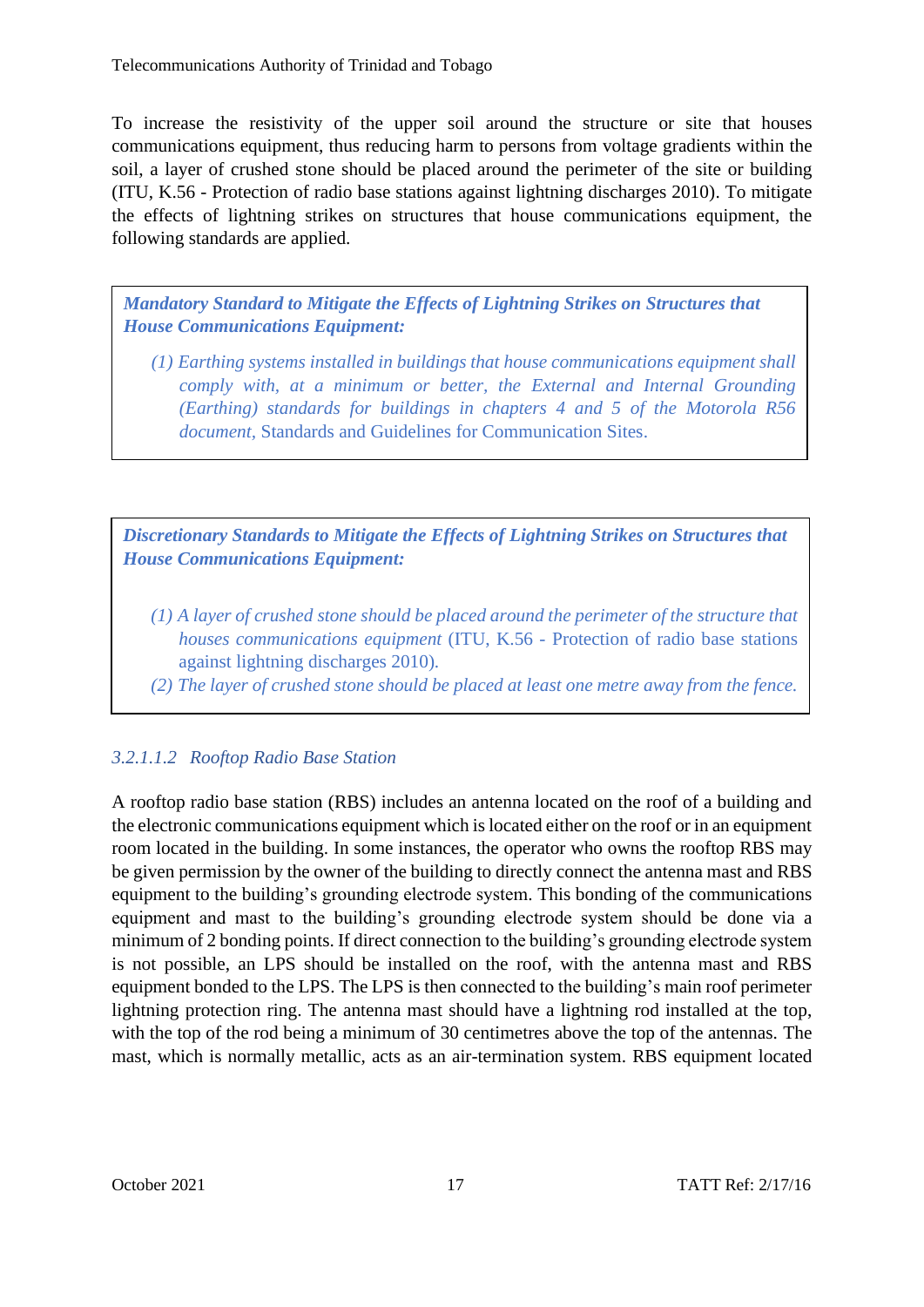within an equipment room shall also be bonded to the building's grounding network. To mitigate the effects of lightning strikes on a rooftop RBS, the following standards are applied.

*Mandatory Standards to Mitigate the Effects of Lightning Strikes on Rooftop Radio Base Stations:*

- *(2) Earthing systems employed to protect a rooftop RBS from lightning strikes shall comply with, at a minimum or better, the External Grounding (Earthing) standards for rooftop tower and equipment in chapter 4 of the Motorola R56 document,* Standards and Guidelines for Communication Sites*.*
- *(3) The top of the lightning rod installed on the antenna mast shall be, at a minimum, 30 centimetres above the antennas of the rooftop RBS* (ITU, K.112 - Lightning protection, earthing and bonding: Practical procedures for radio base stations 2019)*.*

#### **3.2.1.2 Bush Fires**

Buildings or controlled sites in which communications equipment is housed need to be protected from bush fires. To minimise the risk of a bush fire damaging the structure or controlled site, and furthermore, the communications equipment, fire breaks should be constructed, where practicable, around the perimeter of the sites and outdoor cabinets constructed using fireproof material. Dry branches, leaves and paper are flammable, so the outside of structures and sites used to house communications equipment should be kept free of flammable materials and clear of overgrown vegetation. To mitigate the effects of bush fires on structures that house communications equipment, the following standards are applied.

*Mandatory Standards to Mitigate the Effects of Bush Fires on Structures that House Communications Equipment:*

- *(4) Outdoor cabinets used to house communications equipment shall be constructed with fireproof material.*
- *(5) The vegetation and grass that surround the site that houses communications equipment shall be trimmed and kept low.*
- *(6) The area around the site that houses communications equipment shall be kept clear of litter and flammable materials.*

*Discretionary Standards to Mitigate the Effects of Bush Fires on Structures that House Communications Equipment:*

- *(3) Where practicable, particularly in rural areas which are prone to bush fires, fire breaks should be constructed outside and around the perimeter of structures that house communications equipment.*
- *(4) The width of the fire break should be a minimum of 10 metres.*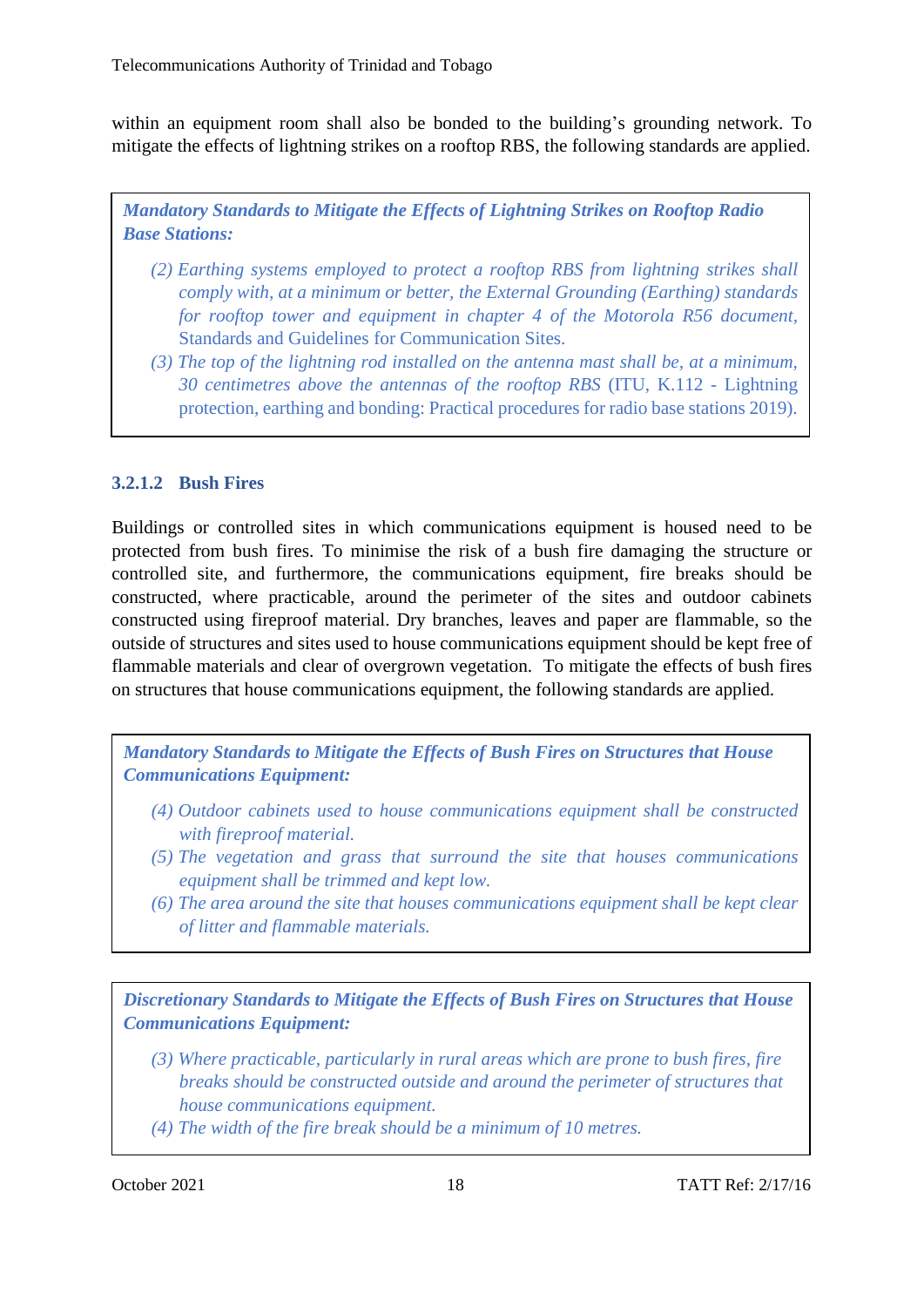#### **3.2.1.3 Hurricanes**

Buildings and outdoor cabinets used to house communications equipment need to be designed and installed to withstand the effects of, at a minimum, Category 4 hurricanes. To mitigate the effects of hurricanes on structures used to house communications equipment, the following standards are applied.

*Mandatory Standards to Mitigate the Effects of Hurricanes on Structures that House Communications Equipment:*

- *(7) Buildings that house communications equipment shall comply with internationally recognised building codes adopted in Trinidad and Tobago.*
- *(8) Outdoor cabinets that house communications equipment shall be able to withstand hurricanes up to Category 4.*
- *(9) Outdoor cabinets that house RBS electronic communications equipment shall have protection against dust and resistance against jets of water at a minimum, in accordance with international protection (IP) 55 of the specification IEC 60529* (ITU, L.70. Managing active electronics in the outside plant 2007).

#### **3.2.1.4 Earthquakes**

Buildings and outdoor cabinets that house communications equipment need to be constructed to withstand the effects of earthquakes up to a magnitude of 7 on the Richter scale. To mitigate the effects of earthquakes on structures that house communications equipment, the following standards are applied.

*Mandatory Standards to Mitigate the Effects of Earthquakes on Structures that House Communications Equipment:*

- *(10) Buildings that house communications equipment shall comply with internationally recognised building codes adopted in Trinidad and Tobago.*
- *(11) Outdoor cabinets that house communications equipment shall be able to withstand, at a minimum, earthquakes of a magnitude of 7 on the Richter scale.*
- *(12) Outdoor cabinets that house RBS electronic communications equipment shall be able to withstand 20 joules of impact energy, in accordance with IK code 10 of the specification IEC 62262* (ITU, L.70. Managing active electronics in the outside plant 2007)*.*

#### **3.2.1.5 Floods**

October 2021 19 19 TATT Ref: 2/17/16 During the peak of the rainy season, certain parts of Trinidad and Tobago are known to flood. As a result, it is critical that structures used to house communications equipment, particularly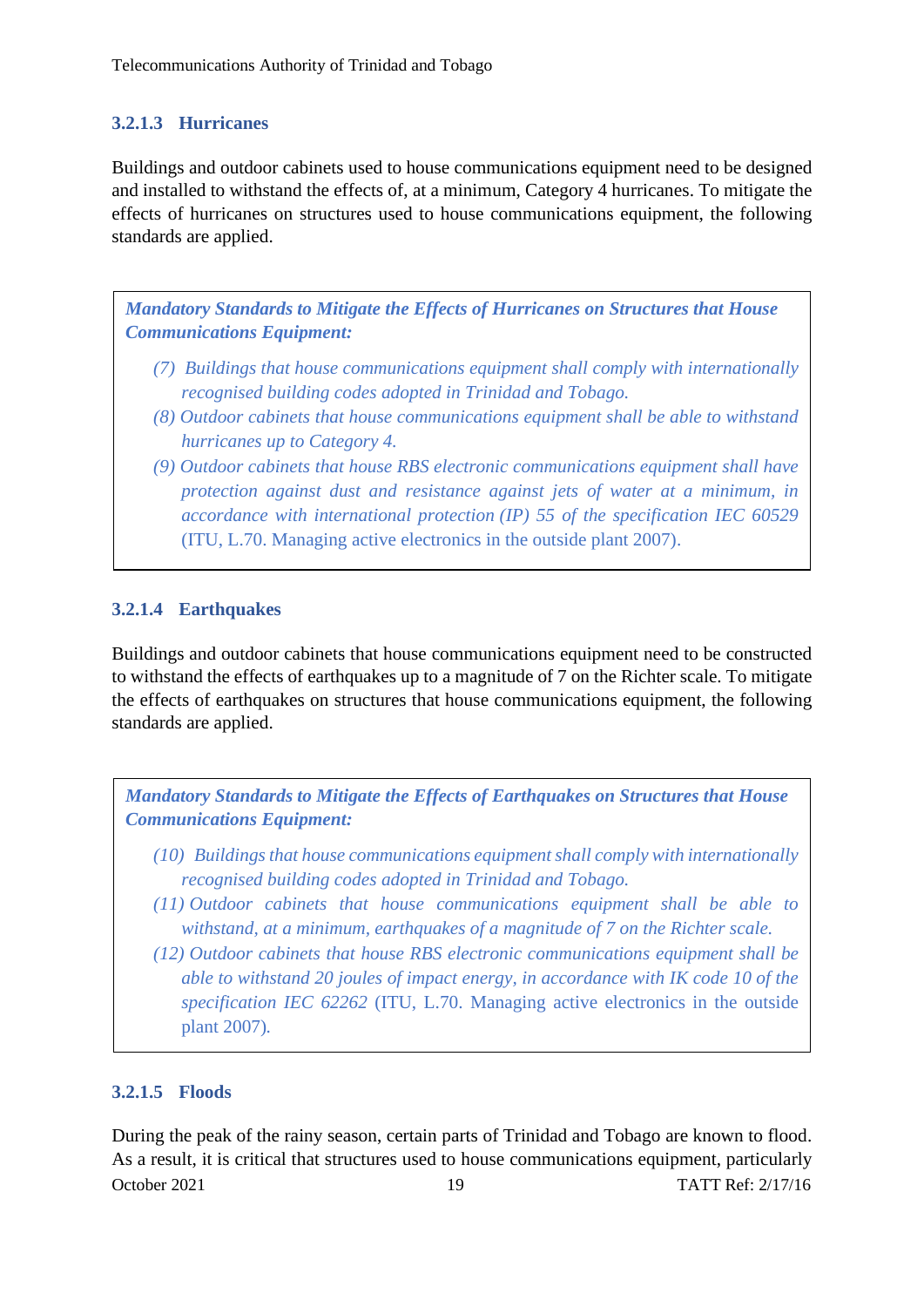those located in areas prone to flooding, be constructed to withstand the effects of floods. To mitigate those effects, the following standards are applied.

*Mandatory Standards to Mitigate the Effects of Floods on Structures that House Communications Equipment:*

- *(13) In areas that are prone to flooding, buildings that house communications equipment shall be constructed at a sufficient height above known floodwater levels.*
- *(14) In areas that are prone to flooding, outdoor cabinets that house communications equipment shall be installed on concrete pads at a sufficient height above known floodwater levels.*
- *(15) Outdoor cabinets that house communications equipment shall be outfitted with water-resistant doors.*

#### **3.2.1.6 Mud Volcanoes**

Although there are only a few mud volcanoes in Trinidad and Tobago, the major ones are located within populated areas for which telecommunications coverage to service the residents will be needed, particularly during and after a natural disaster. The heavy flow of mud caused by an immense mud volcano eruption may damage telecommunications infrastructure, such as cell sites. Along with the damage to telecommunications infrastructure, the mud may also make roads impassable and, if volcanic gas is released over a long period, maintenance activities at nearby cell sites may be hindered. To mitigate the effects of mud volcanoes on structures used to house communications equipment, the following standards are applied.

*Mandatory Standards to Mitigate the Effects of Mud Volcanoes on Structures Used to House Communications Equipment:*

- *(16) As far as practicable, structures that are used to house communications equipment shall not be located within close proximity of a mud volcano.*
- *(17) In areas prone to mud volcanoes, perimeter walls shall be built around structures that are used to house communications equipment.*

#### **Technical Standards for Radiocommunications Towers**

#### **3.2.2.1 Lightning Strikes**

Radiocommunications towers, which include self-supporting towers, guyed towers and monopoles, also need to be protected from lightning strikes. Towers and structures that are used to house communications equipment are linked via cables that enter the building from the tower. If lightning strikes the tower, the dispersed energy could run through the cables and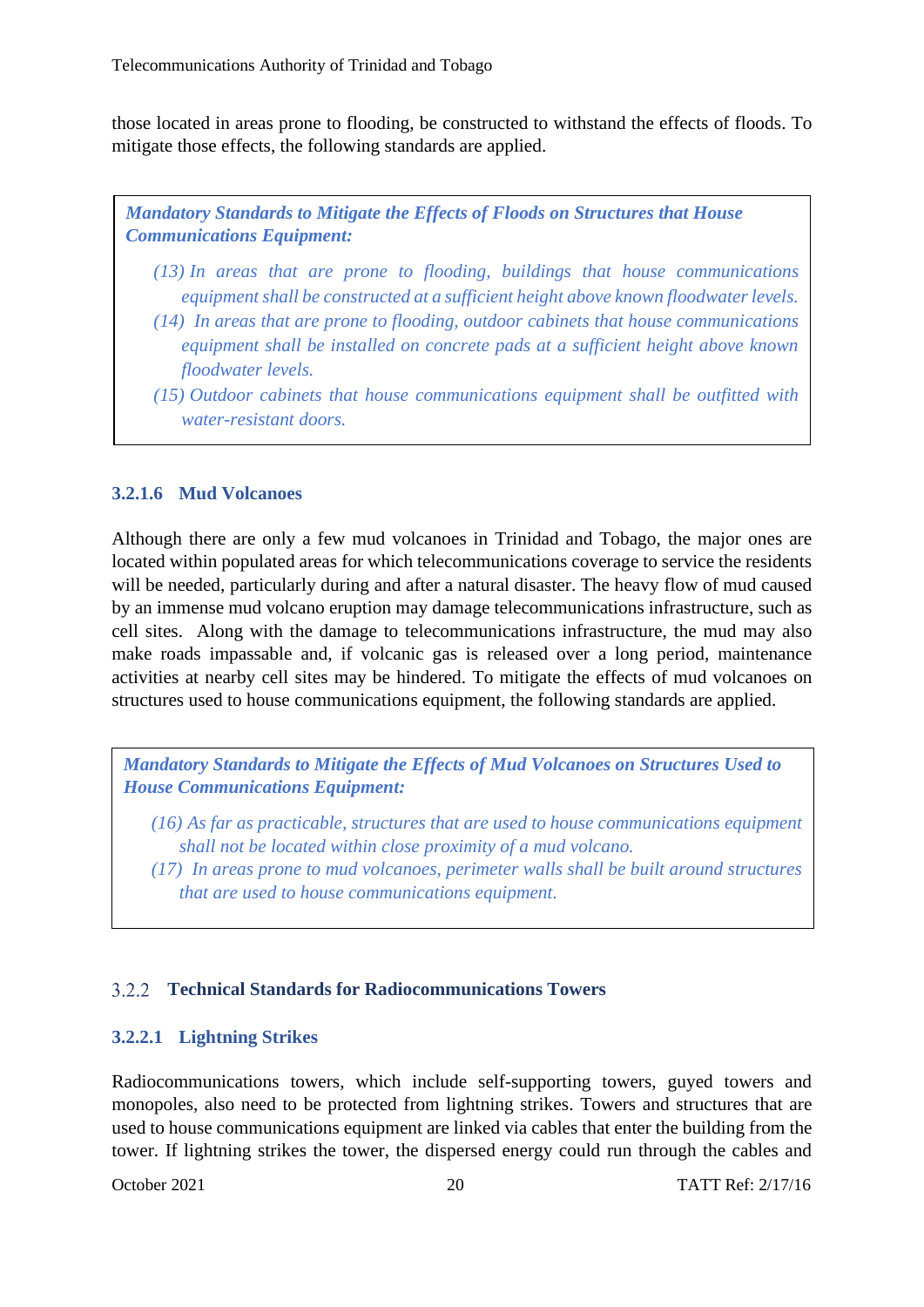enter the structure. Therefore, a separate grounding system should be installed on the tower to ground the energy, preventing it from entering the structure. At intervals along the tower, the cable that connects the equipment to the antenna should be bonded to the grounding conductor of the tower. A ground ring, which is connected to buried earthing rods, is constructed around the base of the tower, with elements such as the tower mast (for monopole towers), tower legs (for lattice towers), vertical grounding conductor (for poles) and tower plates (for guyed towers) connected to the ground ring. Guyed cables and anchors are also connected to earthing rods buried in the ground. The tower ground is connected to the ground ring installed around the structure used to house the communications equipment. The part of the cable bridge that runs vertically along the tower is connected to the tower using a nonconductive device. The horizontal part of the cable bridge located between the tower and the structure is bonded to the grounding electrode system of the site via the EGB, which is located on the outside of the building, with the supporting legs of the cable bridge bonded to the grounding electrode system using conductors. To mitigate the effects of lightning strikes on radiocommunications towers, the following standards are applied.

*Mandatory Standards to Mitigate the Effects of Lightning Strikes on Radiocommunications Towers:*

- *(18) Radiocommunications towers/poles shall be grounded in compliance with, at a minimum or better, the External Grounding (Earthing) standards for towers in chapter 4 of the Motorola R56 document:* Standards and Guidelines for Communication Sites.
- *(19) The top of the lightning rod installed on the antenna mast shall be, at a minimum, 30 centimetres above the antennas of the rooftop RBS* (ITU, K.112 - Lightning protection, earthing and bonding: Practical procedures for radio base stations 2019)*.*

#### **3.2.2.2 Hurricanes**

Radiocommunications towers are vulnerable to being damaged during a hurricane. To counteract the wind load on a tower during a hurricane, the tower is constructed in a way that it can support itself and the mounted equipment using stress tested materials based on case- bycase specifications and, depending upon the height and type of tower, supporting apparatus such as guyed wires. Throughout North America, tower construction companies have adopted the Telecommunications Industry Association (TIA) standard: ANSI/TIA 222, Structural Standard for Antenna Supporting Structures and Antennas. The specifications outlined in the ANSI/TIA 222 standard relate, but are not limited, to tower foundation, types of material, tower design, guying and anchorage and account for the different categories of hurricane exposure. Towers located throughout Trinidad and Trinidad should be constructed to withstand, at a minimum, the effects of a Category 4 hurricane.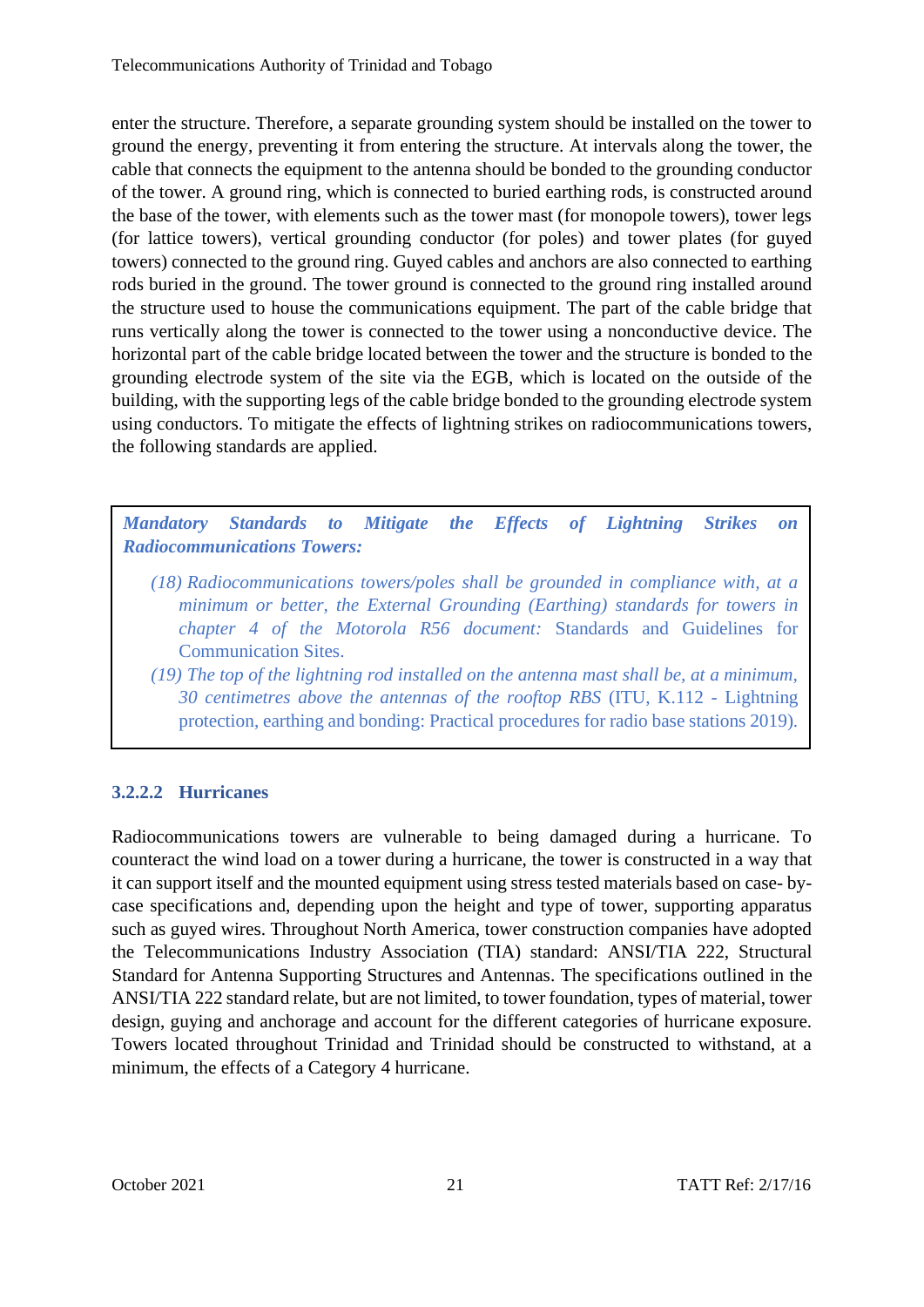Strong winds may cause tree branches to break and come into contact with guyed wires, causing damage to guyed structures that support towers. To prevent this from happening, trees close to a radiocommunications site should be trimmed, particularly with regard to the cutting of rotten branches. Forested areas around tower sites may belong to a private owner, making it difficult for tower owners or operators to trim surrounding vegetation. In such cases, it is recommended that tree branches that hang over the perimeter and into the site be trimmed. To mitigate the effects of hurricanes on towers and guyed structures, the following standards are applied.

*Mandatory Standards to Mitigate the Effects of Hurricanes on Radiocommunications Towers:*

- *(20) Radiocommunications towers shall be constructed in compliance with the ANSI/TIA 222 standard.*
- *(21) Radiocommunications towers shall withstand hurricanes up to Category 4.*
- *(22) Guyed assemblies and anchors used to support radiocommunications towers shall comply with the ANSI/TIA 222 standard.*
- *(23) Mounting of antennas on radiocommunications towers shall comply with the ANSI/TIA 222 standard.*
- *(24) Trees that are in close proximity of a radiocommunication tower shall be kept trimmed if practicable, or trees overhanging into the perimeter of a radiocommunication site shall be kept trimmed.*

#### **3.2.2.3 Earthquakes**

Radiocommunications towers are vulnerable to earthquakes and, as recent as August 2018, Trinidad and Tobago experienced an earthquake with a magnitude of 6.9 at its source. To counteract the effect of earthquakes, towers must be constructed to support themselves and mounted equipment, using case-by-case stress tested materials according to specifications, such as structure class and tower height. Tower construction companies have adopted the Telecommunications Industry Association (TIA) standard: ANSI/TIA 222, Structural Standard for Antenna Supporting Structures and Antennas. To mitigate the effects of earthquakes on radiocommunications towers, the following standards are applied.

*Mandatory Standards to Mitigate the Effects of Earthquakes on Radiocommunications Towers:*

- *(25) Radiocommunications towers shall be constructed in compliance with the ANSI/TIA 222 standard.*
- *(26) Radiocommunications towers shall withstand earthquakes up to a magnitude of 7 on the Richter scale.*
- *(27) Guyed assemblies and anchors used to support radiocommunications towers shall comply with the ANSI/TIA 222 standard.*
- October 2021 22 TATT Ref: 2/17/16 *(28) Mounting of antennas on radiocommunications towers shall comply with the ANSI/TIA 222 standard.*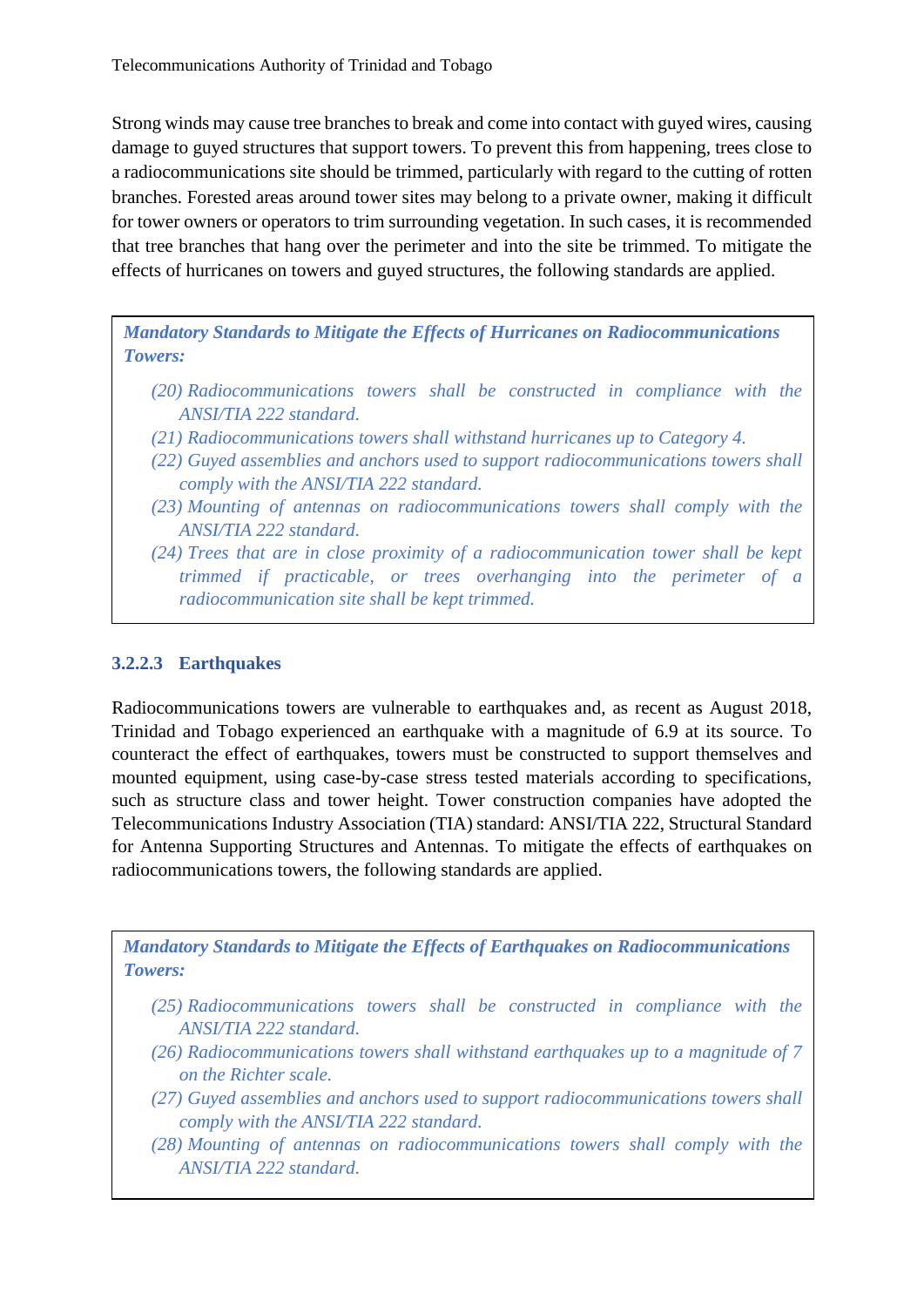#### **Technical Standards for Transport Networks**

#### **3.2.3.1 Hurricanes**

Transport networks including broadcasting STLs may utilise either a wired or wireless medium, both of which are at risk during hurricanes. To mitigate the effects of hurricanes on towers and mounted microwave/point-to-point equipment employed in wireless transport networks and STLs, the standards stated in section 3.2.2.2 of this document shall be applied. To mitigate the effects of hurricanes on aerial fibre optics used in wired transport networks and STLs, the technical standards stated in section 3.1.1.1 of the Authority's document *Technical Standards for Public Fixed Telecommunications Networks (in effect)* shall be applied.

#### **3.2.3.2 Earthquakes**

Transport networks and broadcasting STLs are vulnerable in earthquakes. To mitigate the effects of earthquakes on towers and mounted radiocommunications equipment employed within a wireless transport network or an STL, the standards stated in section 3.2.2.3 of this document shall be applied. For wired transport networks and STLs using underground ducts, the technical standards stated in section 3.1.4.3 of the Authority's document *Technical Standards for Public Fixed Telecommunications Networks (in effect*) shall be applied.

#### **3.2.3.3 Mud Volcanoes**

A heavy flow of mud from a volcano would flood nearby roads, impacting parts of the telecommunications infrastructure such as manholes. Mud may enter a manhole through covers that are not watertight, causing damage to underground ducts and cables that are part of a wired transport network. To mitigate the effects of mud volcanoes on wired transport networks, the following standards are applied.

*Mandatory Standards to Mitigate the Effects of Mud Volcanoes on Wired Transport Networks:* 

- *(29) In areas that are prone to mud volcanoes, telecommunications manhole covers shall be watertight.*
- *(30) If practicable, pole routes that support telecommunications aerial cables shall not be run in the proximity of mud volcanoes.*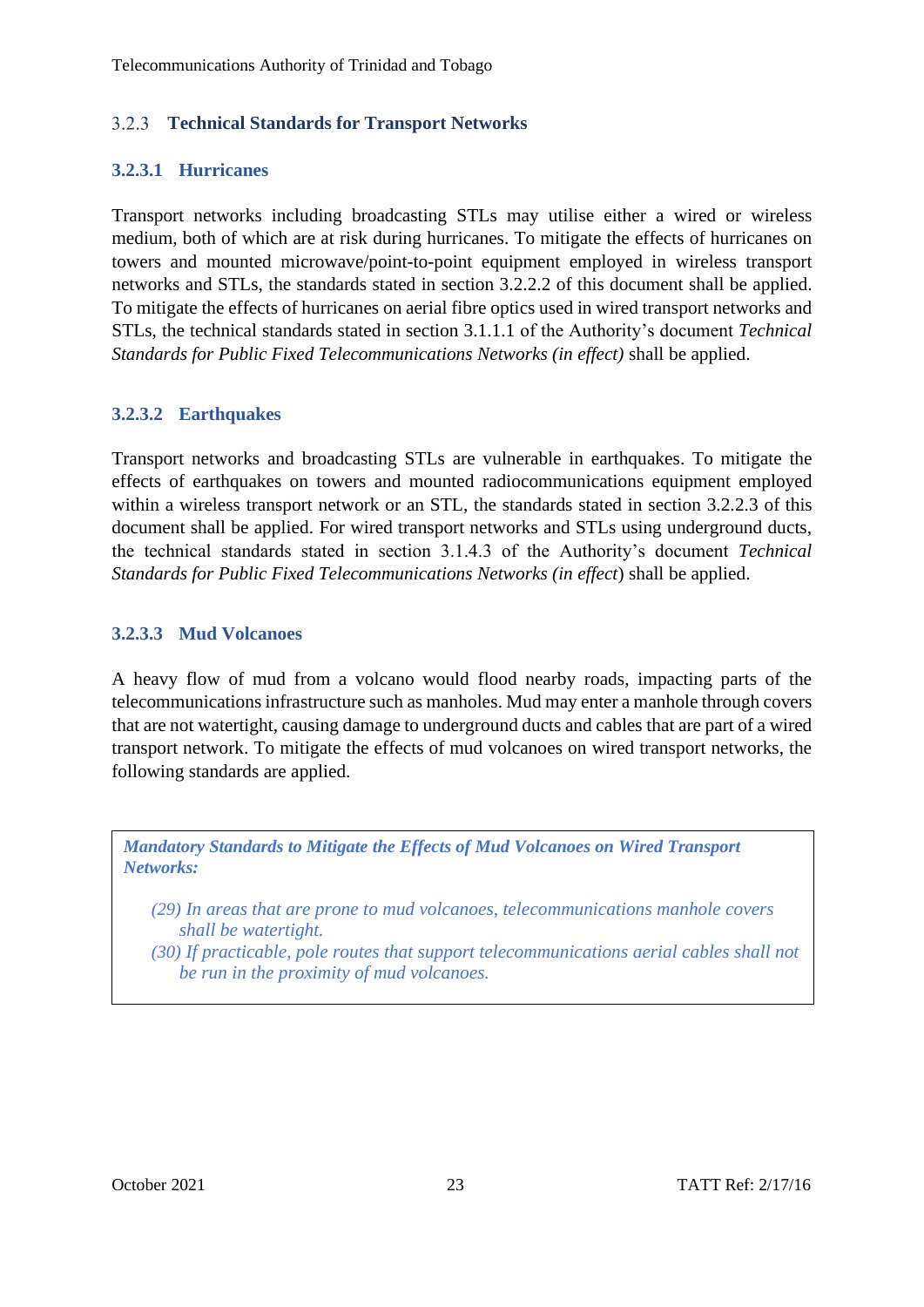#### $3.3<sub>1</sub>$ **Technical Standards to Mitigate the Effects of Man-Made Disasters**

#### **Technical Standards for Public Mobile Access Networks**

During and in the aftermath of natural or man-made disasters, access networks in mobile network infrastructure may become congested due to the overload of calls and the increased volume of data on the network. To mitigate the effects of traffic congestion on public mobile telephone access networks, the following standards are applied.

*Mandatory Standards to Mitigate the Effects of Network Traffic Congestion on Public Mobile Access Networks:*

- *(31) Public mobile access networks shall have the functionality to prioritise voice calls to emergency services over normal voice calls.*
- *(32) Public mobile access networks shall have the functionality to prioritise voice services above Internet access services or data services. Voice services include voice service over IP such as voice over LTE (VoLTE).*

#### **Technical Standards for Transport Networks**

#### **3.3.2.1 Network Congestion**

Like access networks, transport networks within a mobile network infrastructure may become congested during and in the aftermath a natural or man-made disaster. To mitigate the effects of traffic congestion on mobile transport networks, the following standards are applied.

*Mandatory Standards to Mitigate the Effects of Network Traffic Congestion on Public Mobile Transport Networks:*

- *(33) Public mobile transport networks shall be engineered to handle a minimum of 120% of the access traffic capacity of an RBS site.*
- *(34) Public mobile transport networks shall have the functionality to prioritise voice services above Internet access services or data services. Voice services include voice service over IP such as voice over LTE (VoLTE).*

#### **3.3.2.2 Destruction of Underground Ducts and Cables by Unauthorised or Unplanned Excavation**

Underground ducts and cables used in a transport network or STL may become damaged due to unauthorised or unplanned excavations. To prevent this damage to underground ducts and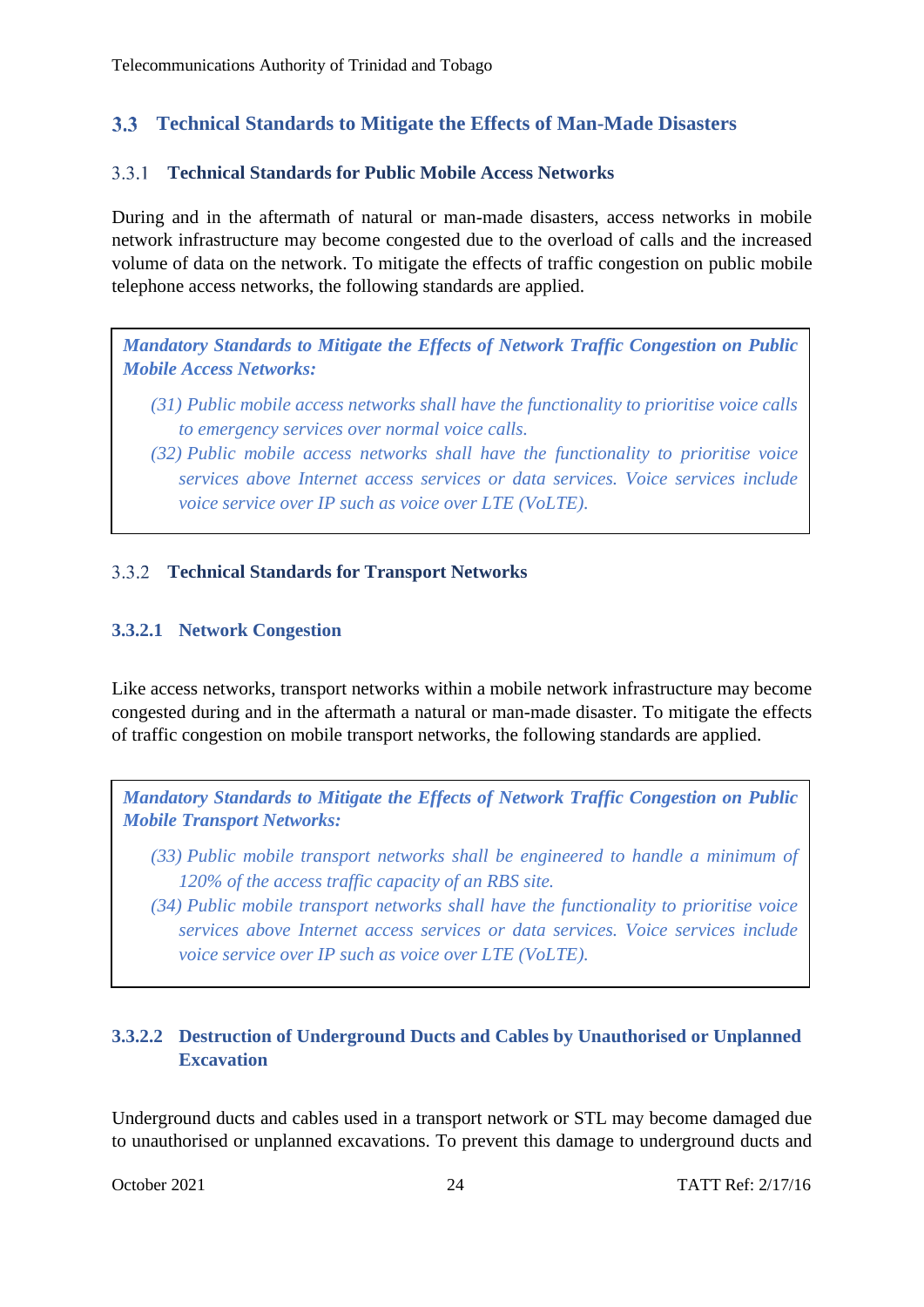cables from happening, the standards in section 3.2.1 of the Authority's document *Technical Standards for Public Fixed Telecommunications Networks* are applied.

#### **3.3.2.3 Destruction by Vehicles**

Aerial fibre optic cables used in a transport network or STL may become damaged if they come in contact with high vehicles. To prevent this damage to aerial fibre optic cables from happening, the standards in section 3.2.2.1 of the Authority's document *Technical Standards for Public Fixed Telecommunications Networks* are applied.

#### **3.3.2.4 Unauthorised Burning of Debris**

The burning of debris or rubbish on roadsides may result in damage to low-hanging aerial fibre optic cables used in transport networks or STLs. To prevent this damage to aerial fibre optic cables from happening, the standards in section 3.2.2.2 of the Authority's document *Technical Standards for Public Fixed Telecommunications Networks* are applied.

#### **3.3.2.5 Tree Pruning**

The trimming of tree branches hanging over aerial telecommunications cables may result in aerial cables used in transport networks or STLs being damaged if falling branches hit them. To prevent this damage to aerial fibre optic cables from happening, the standards in section 3.2.2.3 of the Authority's document *Technical Standards for Public Fixed Telecommunications Networks* are applied.

#### **Technical Standards for Public Mobile Core Networks**  $3.3.3$

All network elements within the ecosystem may become congested and, like the access and transport networks, the core network can also become congested during and in the aftermath of a natural or man-made disaster. To mitigate the effects of traffic congestion on a mobile core network, the following standards are applied.

*Mandatory Standards to Mitigate the Effects of Network Traffic Congestion on Public Mobile Core Networks:*

- *(35) Public mobile core networks shall be engineered for a peak traffic utilisation of 40%.*
- *(36) Public mobile core networks shall be engineered with redundancy and high availability of 99.999%.*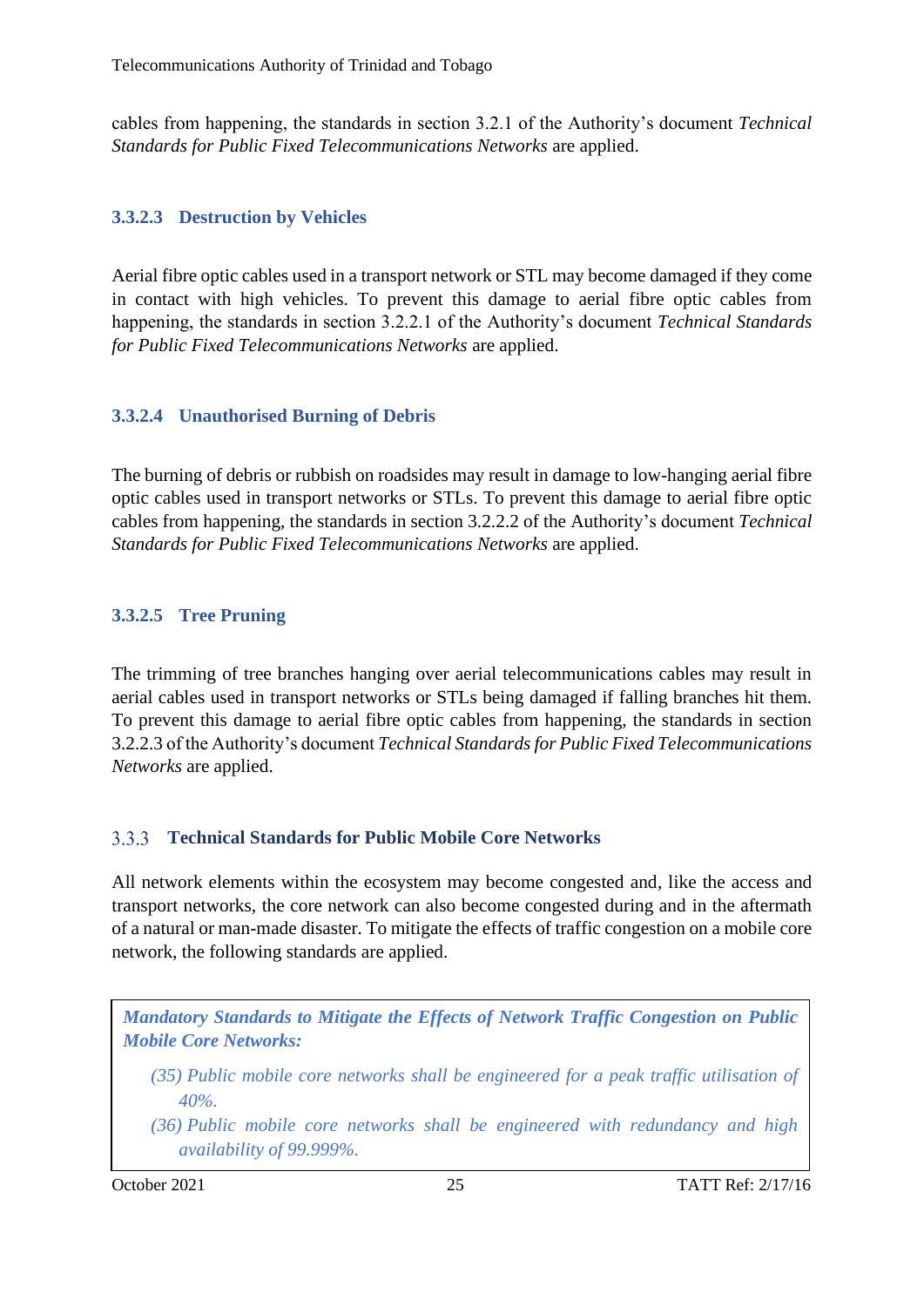#### **Technical Standards for Radiocommunications Towers**

According to the land use guidelines of the *Planning Policy for Public Mobile Telecommunication Services (2007)* written by the Town and Country Planning Division (TCPD), the construction of telecommunications towers within varying radiuses around an aerodrome is not permitted, with the distances of such radiuses depending on the type of aerodrome, which includes airports, heliports and airstrips. Besides the distance from an aerodrome at which the tower can be constructed, the TCPD's planning policy for public mobile telecommunications services also states the illumination and marking specifications which towers shall comply with. However, there are towers which, based on circumstances, are located within the restricted radiuses around aerodromes and, as a result, such towers must comply with the standards adopted by the Trinidad and Tobago Civil Aviation Authority (TTCAA). The standard adopted by the TTCAA for the deployment of radiocommunications towers that are located in close proximity to aerodromes is the International Civil Aviation Organization (ICAO) Annex 14 Standard: volume 1. The specifications outlined in the ICAO Annex 14, volume 1 standard relate, but are not limited, to tower lighting and tower marking. To reduce the chance of aircraft colliding with radiocommunications towers, the following standards are applied.

*Mandatory Standards to Reduce the Chance of Aircraft Colliding with Radiocommunications Towers:*

- *(37) Radiocommunications towers shall be constructed in compliance with the following sections of the* Planning Policy for Public Mobile Telecommunication Services (in effect) *of the Ministry of Planning and Development, Town and Country Planning Division (TCPD): TTCAA land use requirements, illumination, exterior finishing and markings.*
- *(38) Towers that are constructed in proximities of aerodromes, with such proximities of aerodromes stated in the TCPD's* Planning Policy for Public Mobile Telecommunication Services *document, shall comply with the marking and lighting of radiocommunications towers standards in chapter 6 of* the International Civil Aviation Organization (ICAO) Annex 14 standard, volume 1.
- *(39) The maximum height of radiocommunications towers located in the proximity of aerodromes shall be 101 feet.*

*Note: These standards do not apply to structures located on offshore facilities on which communications equipment or antennas are mounted.*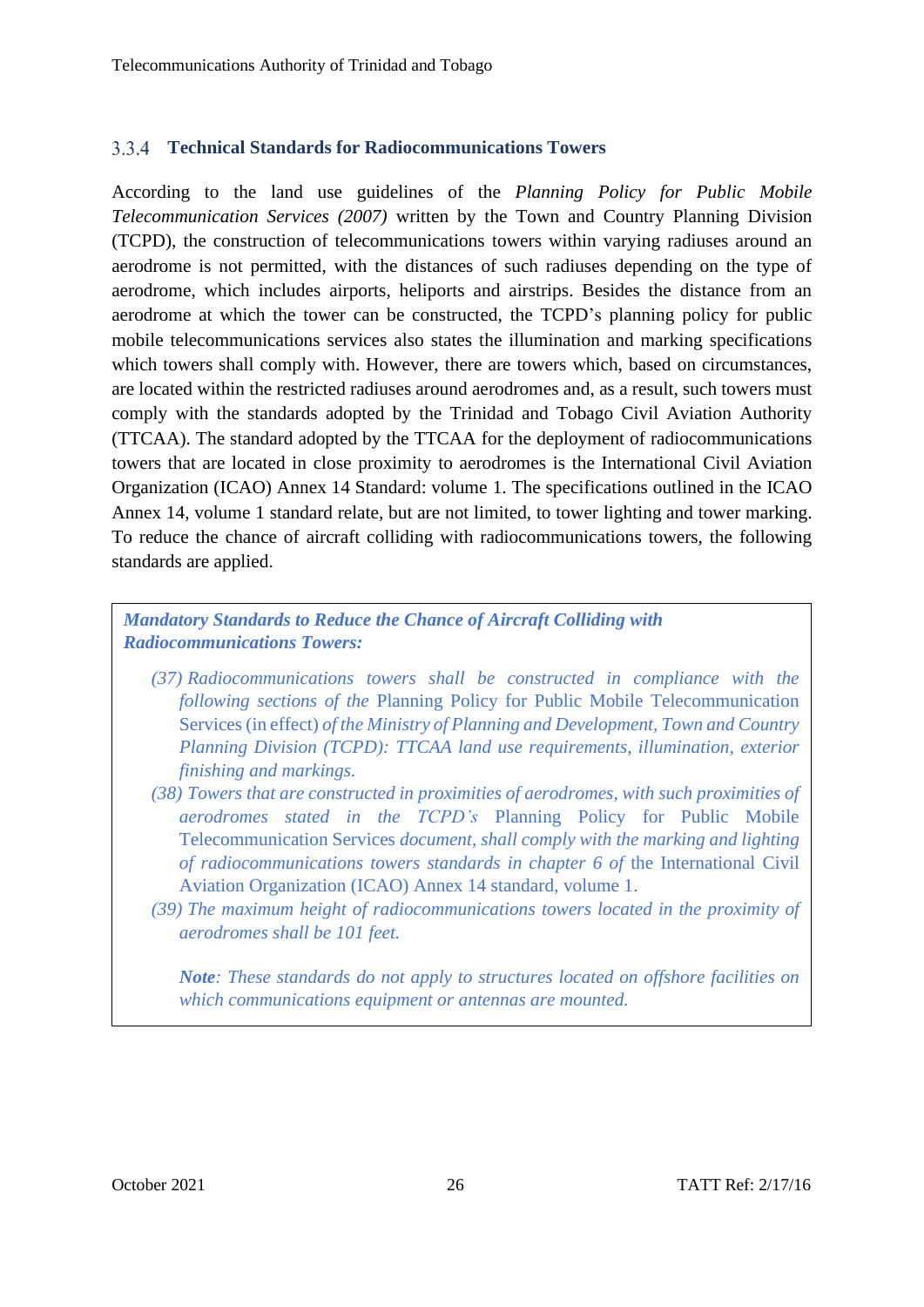#### $3.3.5$ **Technical Standards for Structures Used to House Communications Equipment**

Buildings and outdoor cabinets used to house communications equipment should be constructed to withstand the effects of man-made disasters such as power outages, fires, burglary and sabotage. To mitigate these effects, the following standards are applied.

*Mandatory Standards to Mitigate the Effects of Man-Made Disasters on Structures Used to House Communications Equipment: (40) Buildings that house communications equipment shall be equipped with stand-by power facilities and batteries. (41) Stand-by power facilities shall have the following features: a) Automatic load transfer b) Capability of supporting full equipment and building ancillary service loads for a period of two days without refuelling for core urban sites, and one week for selected important rural sites (42) Buildings that house communications equipment shall be secured. (43) Buildings that house communications equipment shall be equipped with fire and smoke detectors (manual and automatic). (44) Outdoor cabinets used to house RBS equipment shall be wired to accommodate backup power. (45) Outdoor cabinets that do not have backup power generators shall have backup power batteries, fuel cell technology or solar panels capable of supporting full equipment load for a minimum period of six hours. (46) Outdoor cabinets used to house communications equipment shall be properly secured. (47) Controlled sites in which outdoor cabinets used to house communications*

*equipment are located shall be secured with fences, locked gates and other security measures.*

#### **Technical Standards for Radiocommunications Equipment Located in Industrial Environments**

Sometimes an industrial incident or accident may damage communications equipment located either within the premises of the industry or in proximity to the premises, including offshore rigs, refineries, and manufacturing plants. Depending on the type of industry, accidents may include spillage, explosions, fires or structural collapse, like the explosion at the NiQuan Energy's gas-to-liquids (GLT) plant, which occurred on April 7, 2021. As a result of the damage caused by these industrial incidents or accidents, communications equipment and supporting racks/cabinets located near or within an industrial environment are to be designed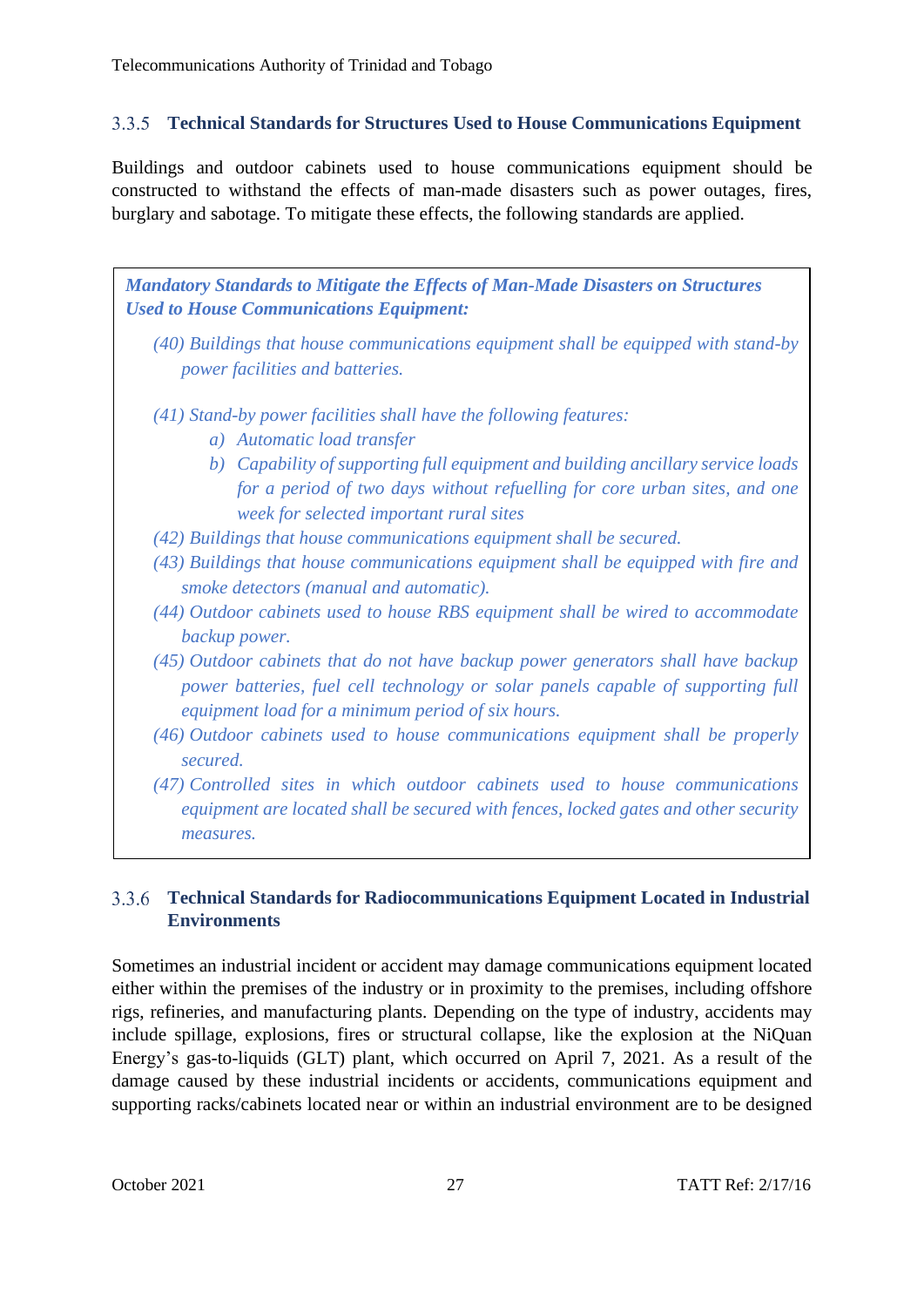to withstand the effects of such hazardous events. To mitigate such effects, the following standard is applied.

*Mandatory Standard to Mitigate the Effects of Incidents/Accidents on Radiocommunications Equipment Located in Industrial Environments:*

*(48) Radiocommunications equipment located in industrial environments that are classified as Class 1, Division 1 or Division 2 locations or Zone 0 or Zone 1 locations shall comply with standards that mitigate the effects of hazards present within these types of locations.*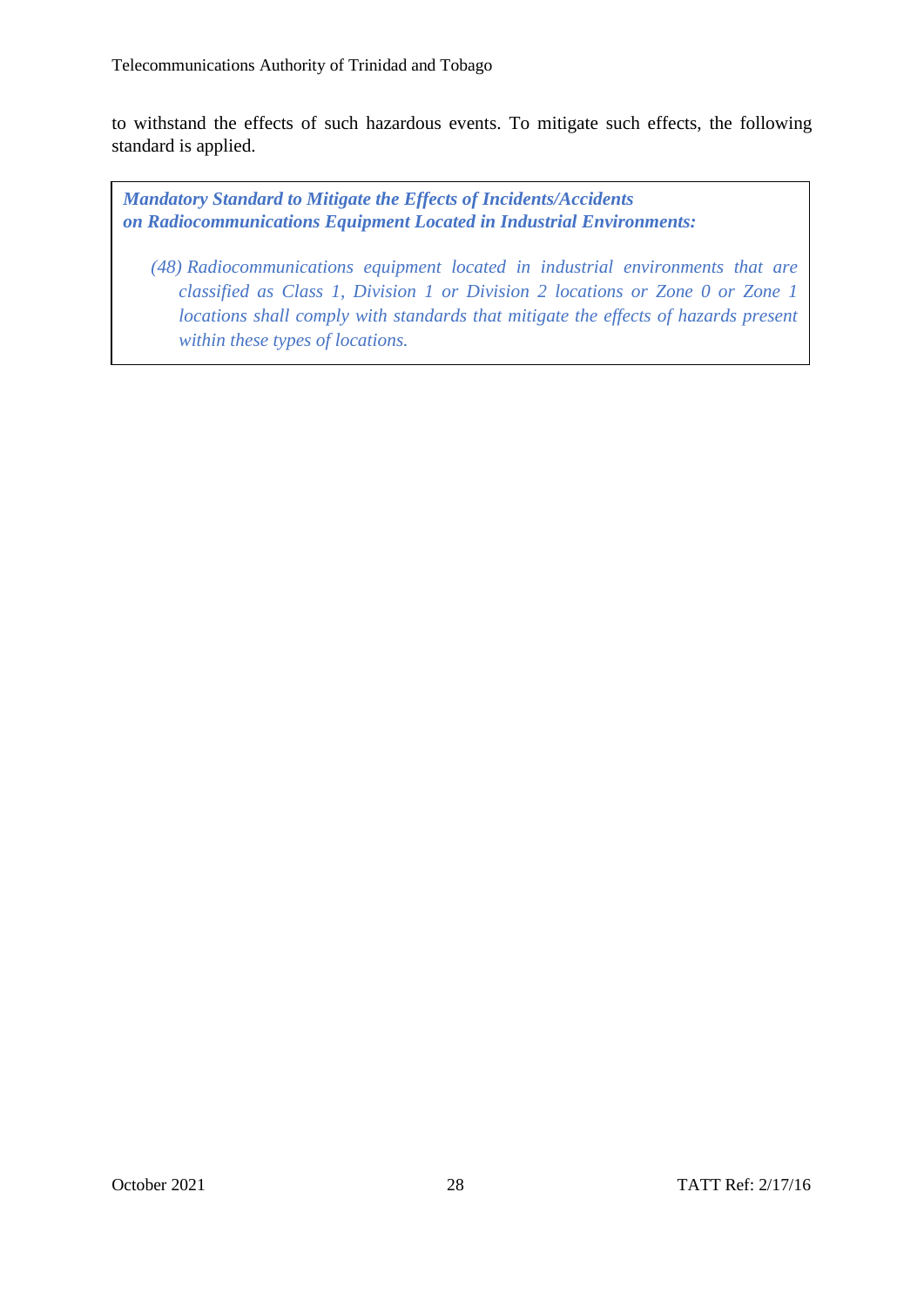## **4 Redundancy in Transport Networks of Public Mobile Telecommunications and Broadband Wireless Access Networks**

The most resilient implementation of a redundant transport network for cellular mobile and BWA network base stations is via underground ducted fibre links, which requires adequate road reserve. To minimise the risk of a redundant transport network which utilises underground ducts becoming inoperable during an earthquake, the technical standards previously stated in section 3.2.3.2. of this document shall be applied.

However, the installation of underground ducted fibre cables as a redundant transport network to connect all rural base stations is expensive and, hence, depending on factors such as topography and availability of adequate access roads, less costly systems such as aerial fibre optic and point-to-point links can be utilised in rural thinly populated areas. Microwave/pointto-point systems may not be able to provide full redundancy and, as a result, only critical services are to be facilitated. In urban areas with higher population density, the distance between cellular mobile sites and switches may be shorter and, therefore, ducted fibre transport networks can be implemented. However, factors such as town and country restrictions and approvals, as well as cost, may make the burying of underground ducts throughout an urban area impracticable.

Ring topology is commonly employed in Optical Transport Networks (OTNs) to provide redundancy. If there is a break in one of the spans of the ring, the signal is transmitted through the opposite direction of the ring to the destination node. In a single fibre ring topology, two separate breaks in the fibre within different spans of the ring may prevent a signal from reaching its destination node. By utilising a second fibre within the ring to act as a protective fibre, signals can be switched from the broken fibre to the protective one, using automatic protection switching (APS) to reach the destination node (ITU, ITU-T Recommendations- G.873.1. Optical transport network (OTN): Linear protection 2014).

To implement redundancy within mobile telecommunications and BWA transport networks, the standards in section 5.1 of the Authority's document *Technical Standards for Public Fixed Telecommunications Networks*, along with the following standards, are applied.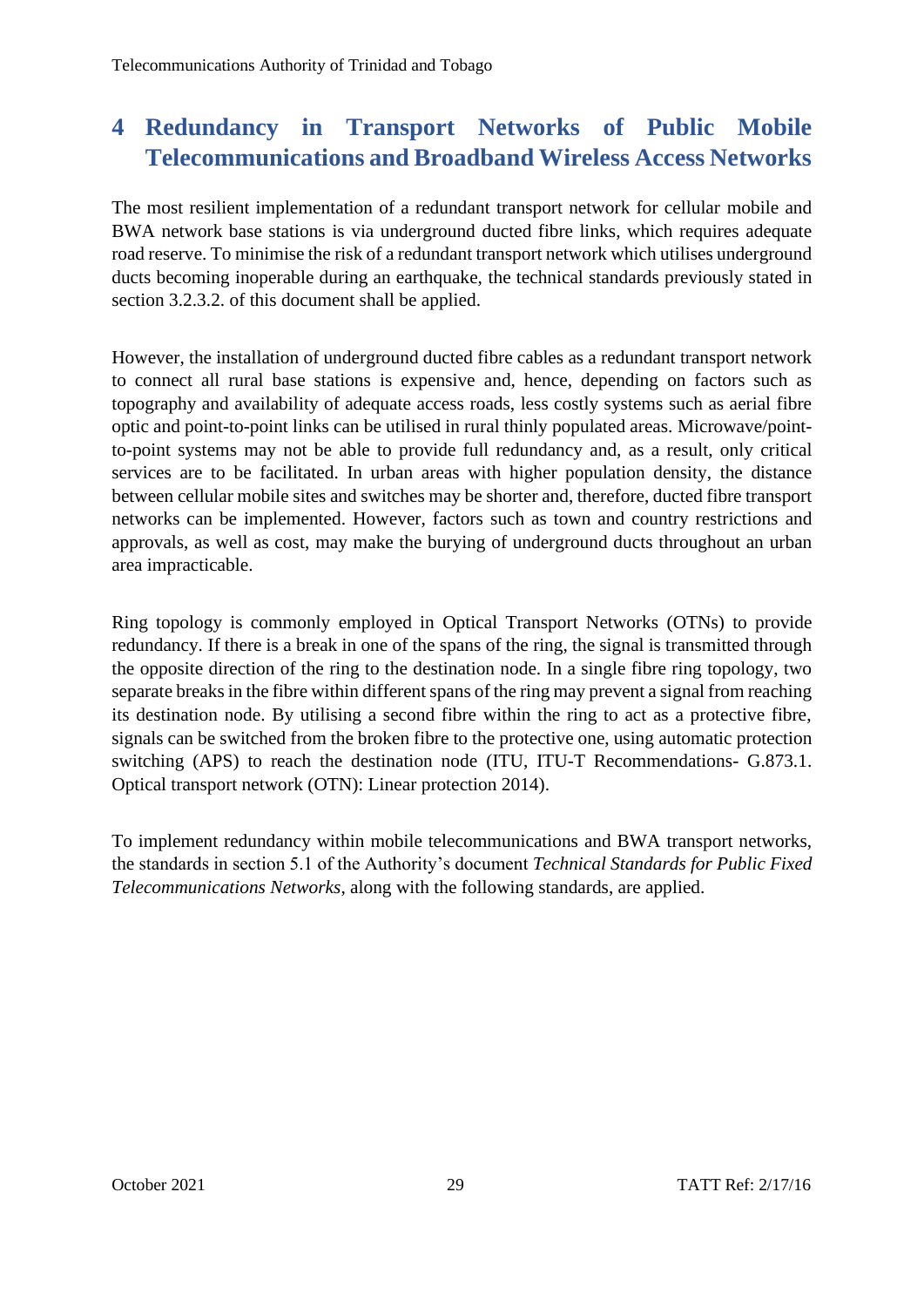*Mandatory Standards to Implement Redundancy in Transport Networks of Public Mobile Telecommunications and Broadband Wireless Access Networks:*

- *(49) Spare equipment for microwave links used in transport networks shall be readily available.*
- *(50) Spare equipment for microwave links used in transport networks shall be stored in a secure facility.*

*Discretionary Standards to Implement Redundancy in Mobile Telecommunications Transport Networks:*

- *(5) In urban areas, wired transport network ring topologies should be implemented using underground ducts and cables.*
- *(6) In rural areas, transport network ring topologies should be implemented using aerial cables or point-to-point links.*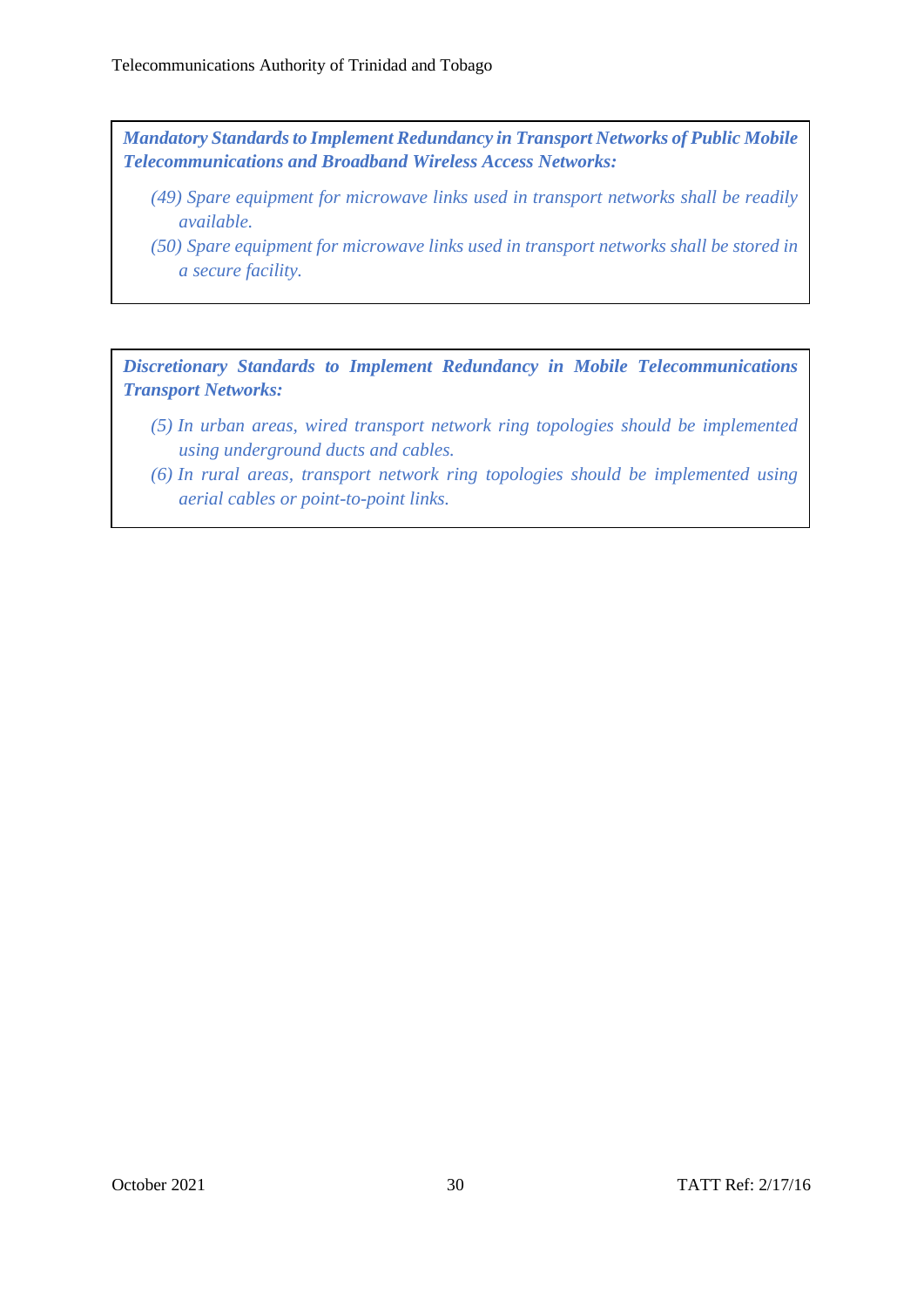## **5 Redundancy in Broadcast Systems**

#### **Studio Transmitter Links**  $5.1$

STL equipment is susceptible to damage during hurricanes and, therefore, a level of redundancy should be implemented in the system. As with transport networks, redundancy in STLs that operate over long distances, with the transmitter located in a remote rural area, could be implemented through the installation of spare point-to-point radiocommunications equipment due to the high cost of running aerial or underground cables from the studio to the transmitter site. For STLs that operate within urban areas, underground ducts or aerial cables can be used as a redundant link. To implement redundancy within broadcast STLs, the following standards are applied.

*Mandatory Standards to Implement Redundancy in STLs:*

*(51) . Redundant transport networks in STLs shall be deployed as follows:*

- *a) For transmitter sites that are located outside of the same urban area as the broadcasting studio, redundant point-to-point STLs shall be utilised.*
- *b) For transmitter sites that are located within the same urban area as the broadcasting studio, redundant fibre optic STLs or point-to-point STLs shall be utilised.*
- *(52) Spare STL equipment shall be securely kept at the relevant sites.*
- *(53) Adequate technical resources shall be available to restore an STL within a reasonable timeframe.*

#### $5.2$ **Transmitters**

Broadcasting transmitter sites are susceptible to damage during hurricanes and, therefore, a backup or a redundant broadcast system is required. During or immediately after a hurricane, road access to a broadcast transmitter site may be impassable, making it difficult to repair transmitter equipment. Until the transmitter site becomes accessible, backup transmitter equipment in the form of a low-powered exciter and broadcasting transmitter, along with an antenna, can be deployed and operated from the studio or, if possible, at a location higher than the studio building. Although the power being broadcasted by the backup equipment would not provide the same coverage as the primary transmitter, such backup power will provide coverage to a reasonable size area. To implement redundancy within broadcast transmitters, the following standards are applied.